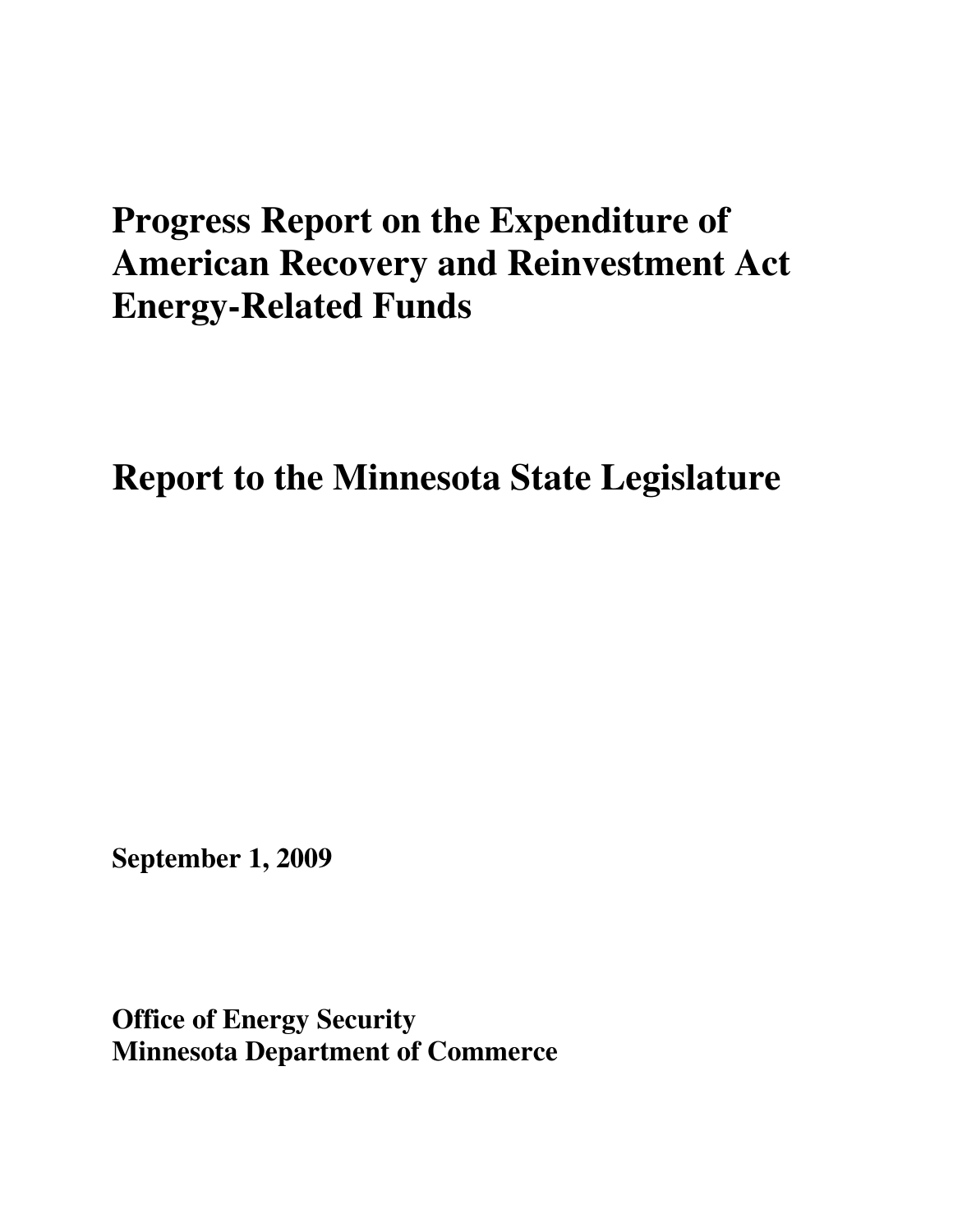## **TABLE OF CONTENTS**

| I.   |                                                                                                                                                                                                                                                                                          |  |
|------|------------------------------------------------------------------------------------------------------------------------------------------------------------------------------------------------------------------------------------------------------------------------------------------|--|
| Π.   |                                                                                                                                                                                                                                                                                          |  |
| III. |                                                                                                                                                                                                                                                                                          |  |
| IV.  |                                                                                                                                                                                                                                                                                          |  |
| V.   | A.<br>Innovative Energy Residential Efficiency Program / Small City<br>Outreach Activities to Increase Residential Participation in<br>Energy Efficiency and Conservation Block Grants to Local Governments  8                                                                           |  |
|      | Local and State Government Building Renovations - Public<br>Energy Technology Transfer / National Energy Efficiency Center 11<br><b>B.</b><br>Renewable Electric Generation and Geothermal Facility Rebates11<br>School District and Local Government Renewable Energy Grant Programs 12 |  |
|      | C.<br>D.<br>Reporting<br>Competitive Energy Activities / Other Inquiries Handled by OES Staff,                                                                                                                                                                                           |  |
| IV.  | Enhancing Government Energy Assurance Capabilities and Planning for                                                                                                                                                                                                                      |  |

Page

Table 1: Short Description of ARRA Related Assistance Provided by OES Staff, April 2009-August 2009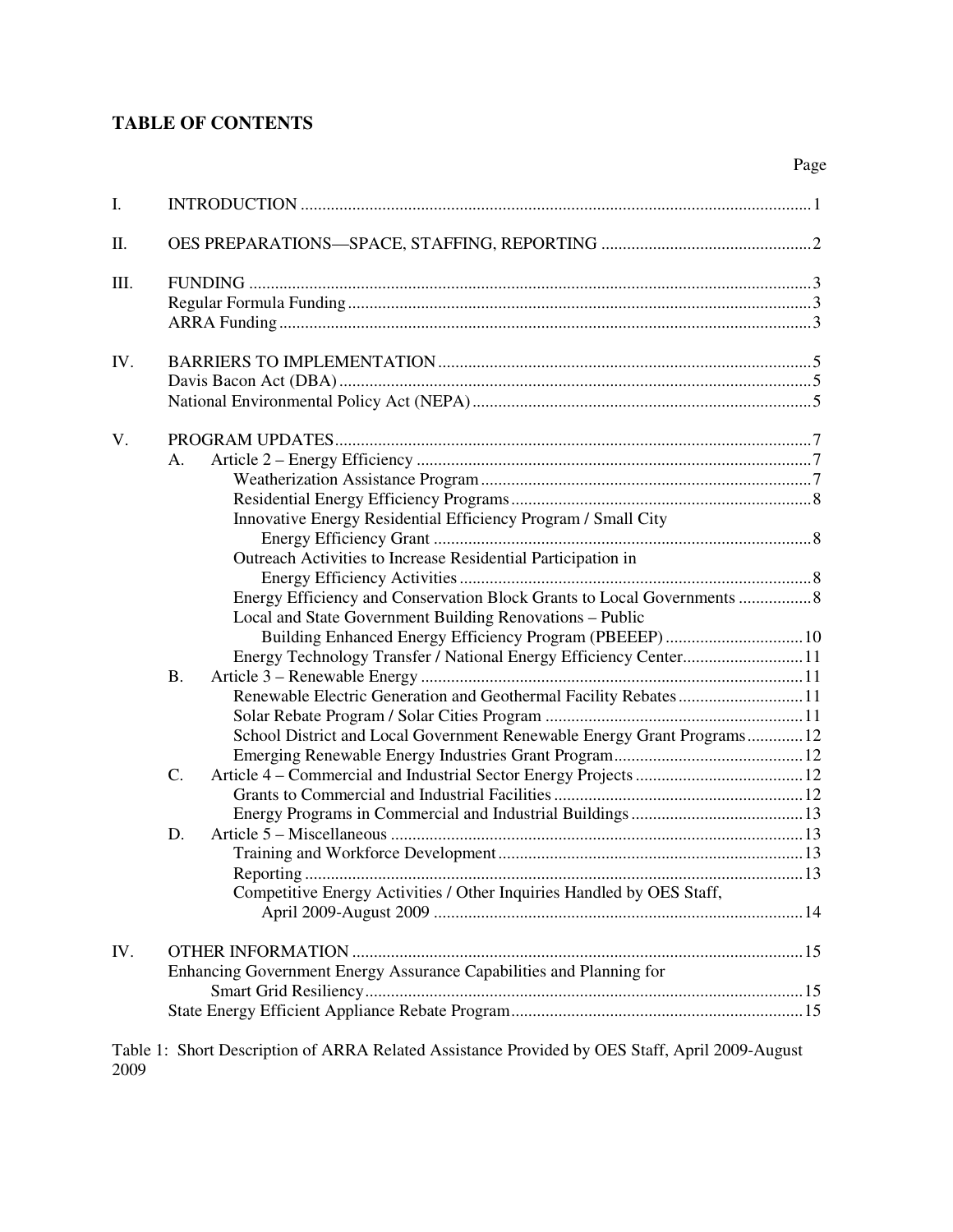#### **I. INTRODUCTION**

On February 17, 2009, President Obama signed into law the American Recovery and Reinvestment Act (ARRA). In May 2009 the Minnesota Legislature passed, and Governor Pawlenty signed, S.F. 657, legislation that designates Minnesota's share of the ARRA energy dollars into various programs.

This report is the first required by the Laws of Minnesota for 2009, Chapter 138. Article 5, Sec. 2., **ACCOUNTABILITY AND TRANSPARENCY REPORTING**, requires that:

> The commissioner, after compiling information supplied by the commissioners of administration, education, and employment and economic development, and the Office of Higher Education, shall report on the progress of the programs funded by this act to the house of representatives and senate committees with jurisdiction over energy finance and workforce development policy by September 1, 2009, January 15, 2010, April 1, 2010, and September 1, 2010. The report must include a complete accounting of all federal stimulus money spent on the programs funded to the extent allowable by federal law, including, but not limited to:

> (1) the specific projects funded, including the building owner and project manager, and, for nonresidential projects only, the project location;

> (2) for weatherization projects, the number of units weatherized, including number of rental units weatherized, energy usage information, income data, and type, cost, and funding source of the weatherization measure installed;

> (3) the number of jobs retained or created by each project, including data on hiring from communities experiencing disproportionately high rates of unemployment, including, but not limited to, low-income, rural, tribal communities, and communities of color;

> (4) the total calculated and actual energy savings for each project;

(5) the remaining balances in each stimulus account;

(6) the non-stimulus money leveraged by stimulus money for each project;

(7) the training courses provided, including the location and provider of courses offered, the funding source for each training course, and the total number of trainees; and

(8) compliance with state prevailing wage, veterans, and disadvantaged business enterprise requirements.

The reports must be made available to the public on the Office of Energy Security Web site.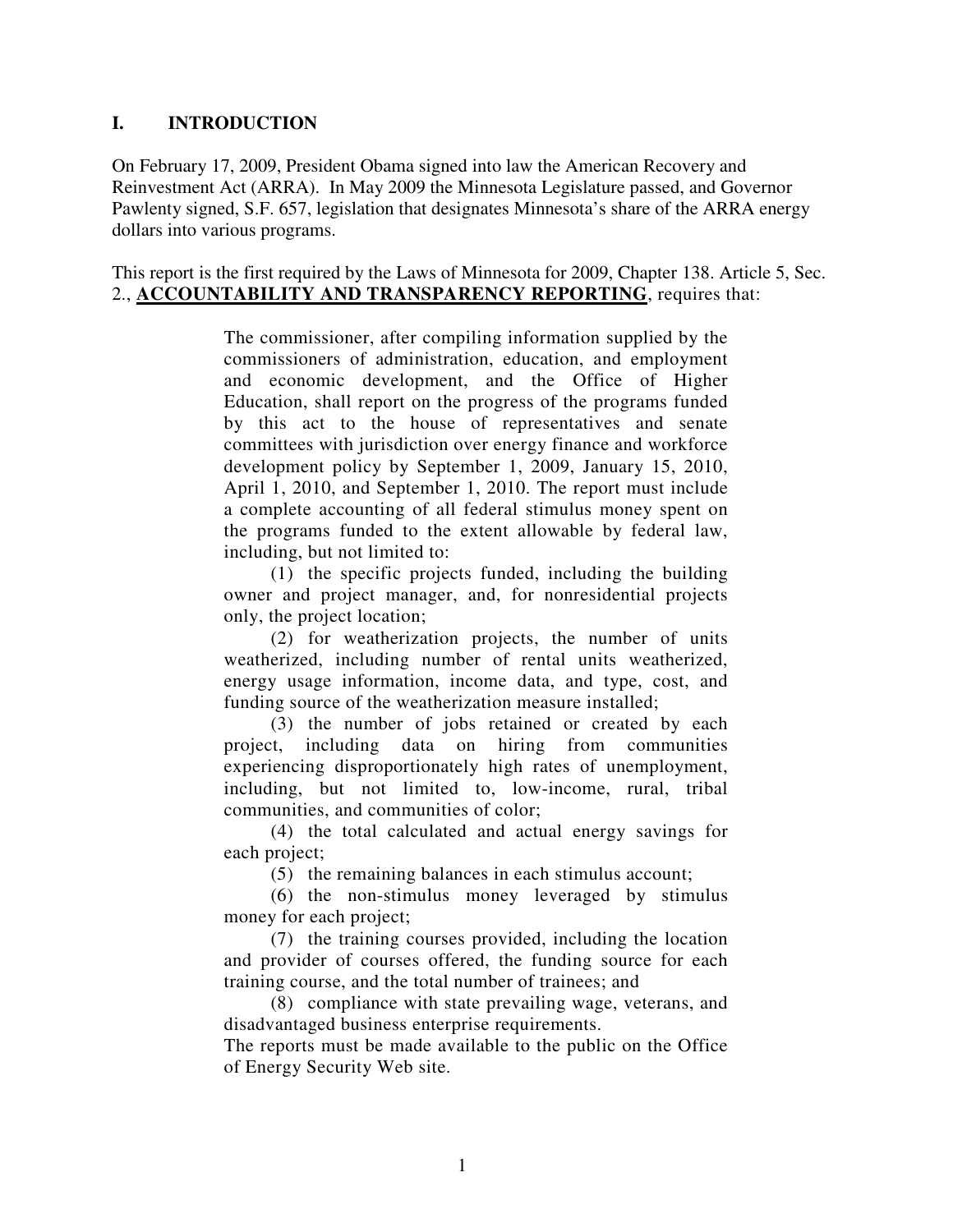While there has been much preparation since February on the various programs detailed in Chapter 138, the Office of Energy Security (OES) has encountered numerous and significant barriers in moving forward with program activities. Those barriers--the largest of which involve the resolution of Davis-Bacon wage classifications and the interpretation of the National Environmental Policy Act (NEPA) as it pertains to the implementation of commercial/industrial and renewable energy projects--will be outlined in more detail in a separate section.

This report will summarize the work that has been done to date. Subsequent reports, once actual data are available, will contain additional detail, as outlined above. The first reporting date required by the federal government is October 10, 2009; we will forward that report to the Minnesota Legislature to supplement the information contained in this report. Please note that the federal report is due 10 days after the close of the quarter. Data in that report may also be incomplete, as far as the most recent activity is concerned.

## **II. OES PREPARATIONS—SPACE, STAFFING, REPORTING**

In preparation for the expenditure of ARRA funds, OES has increased capacity, in terms of both in space and staff. OES leased an additional 2,500 square feet on the second floor of the Golden Rule Building to accommodate additional weatherization monitoring staff as well as additional grants staff that will be needed to effectively oversee the spending of ARRA funds. This additional space became available on August 1, 2009.

The majority of staff added will be for additional oversight of the Weatherization Assistance Program. Seven field monitors, as well as three fiscal monitors, will be added to the existing staff of three. Four of the seven field monitors are hired and are now undergoing additional training. Three field monitor positions are still open and we are considering the hiring of staff laid off by the Construction Codes Division at the Minnesota Department of Labor and Industry as an approach to fill those positions.

For the past month, a Grants Specialist Sr. has been on staff and a Training and Workforce Development Coordinator started work in mid-August. Hiring for a compliance officer, an additional Grants Specialist, a Utility Coordinator, writer and web designer, and a Management Analyst with expertise in databases are in various stages of completion.

OES has been working closely with Minnesota Management and Budget (MMB) to align our reporting with that of other state agencies. OES also is working closely with USDOE and the federal Office of Management and Budget to ensure that all reporting requirements comply with the most recent relevant decisions. To date, reporting requirements are not yet fully determined.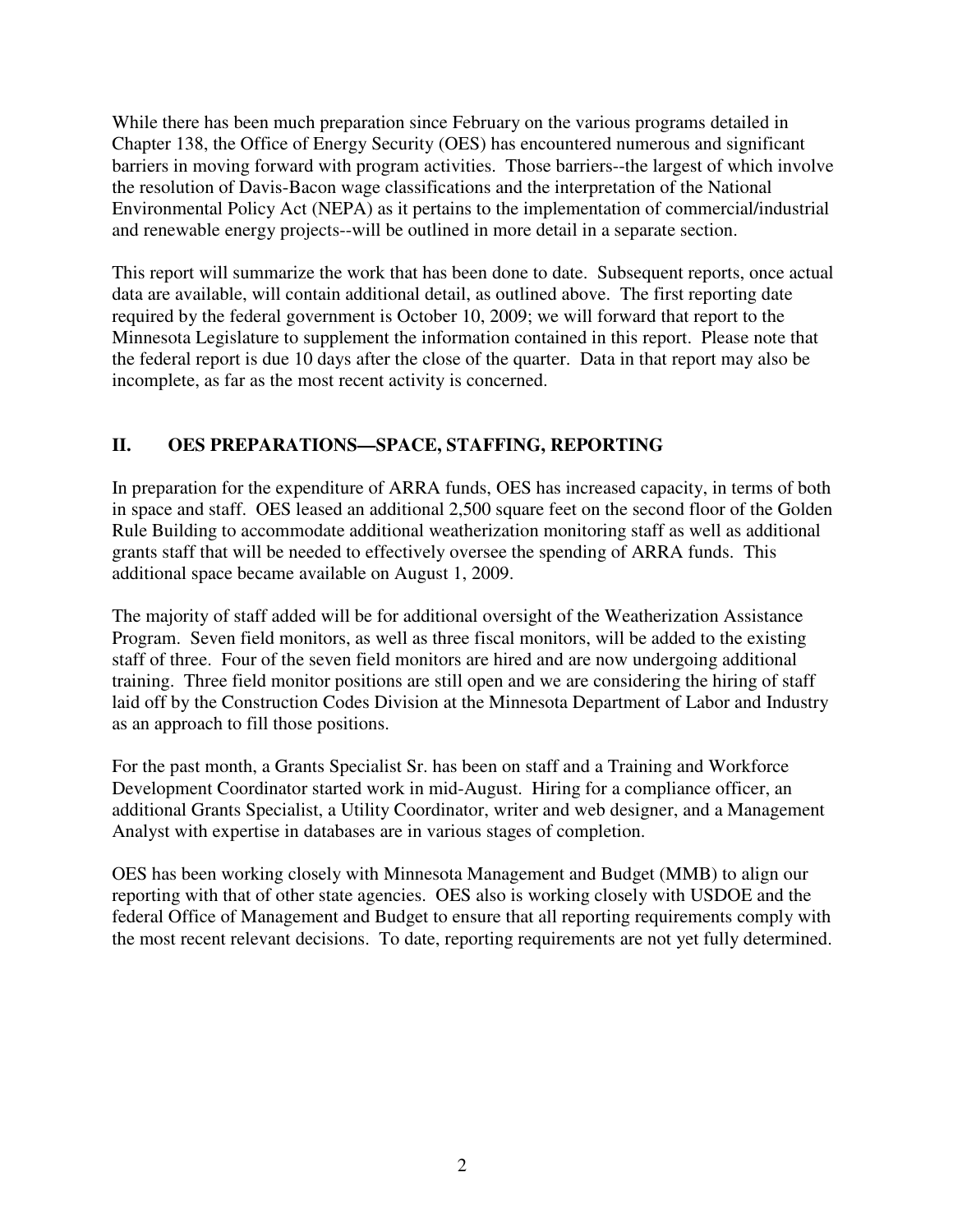## **III. FUNDING**

Since February, OES has submitted applications and has received funding for multiple programs, including the Weatherization Assistance Program (both regular formula and ARRA), the State Energy Program (both regular formula and ARRA), the Energy Efficiency and Conservation Block Grant Program, the Energy Efficiency Appliance Rebate Program, Energy Assurance Planning, and the Save Energy Now grant. All of these awards, with the exception of the Save Energy Now grant, are formula grants from the U.S. Department of Energy (USDOE).

The Legislature appropriated funds through Chapter 138 for the programs funded through ARRA; other funds will be appropriated as needed through the Legislative Advisory Commission. Specific information follows for each of those programs:

#### **Regular Formula Funding**

OES's State Energy Office receives program funds each year ("regular formula funding") for ongoing energy efficiency and renewable energy activities.

#### **State Energy Program - \$573,000 (FY 2010)**

- Funds support the promotion of renewable energy and energy efficiency in all buildings through public outreach activities and targeted technical assistance
- Submitted application on: May 15, 2009
- Received Notice of Financial Assistance Award (NFAA) on: June 29, 2009 (100% of program dollars awarded)
- This is the third year of a five-year award
- Federal funding for this program has been reduced the last several years. Last year Minnesota received \$716,000.

#### **Weatherization Assistance Program (\$15,972,943)**

- Funds support the installation of energy conservation measures in eligible lowincome homes. A total of 32 local service providers cover the entire state. Unit average (set by USDOE) is \$6,500.
- Held public hearing on: April 27, 2009
- Submitted application on: May 1, 2009
- Received NFAA on: July 1, 2009 (provided  $$15,972,943 100\%$  of FY10 award)
- This is the first year of a five-year award.
- The allocation this year includes not only the annual appropriation but a supplemental appropriation from Congress dating from the autumn of 2008. Typically, Minnesota receives closer to \$9 million each year for weatherization.

#### **ARRA Funding**

Following are descriptions of both ARRA formula and competitive grant funding.

#### **State Energy Program – \$54,172,000**

• Funds support public buildings retrofits, residential energy financing, renewable energy programs, energy education, training, data collecting, emerging technologies, and more.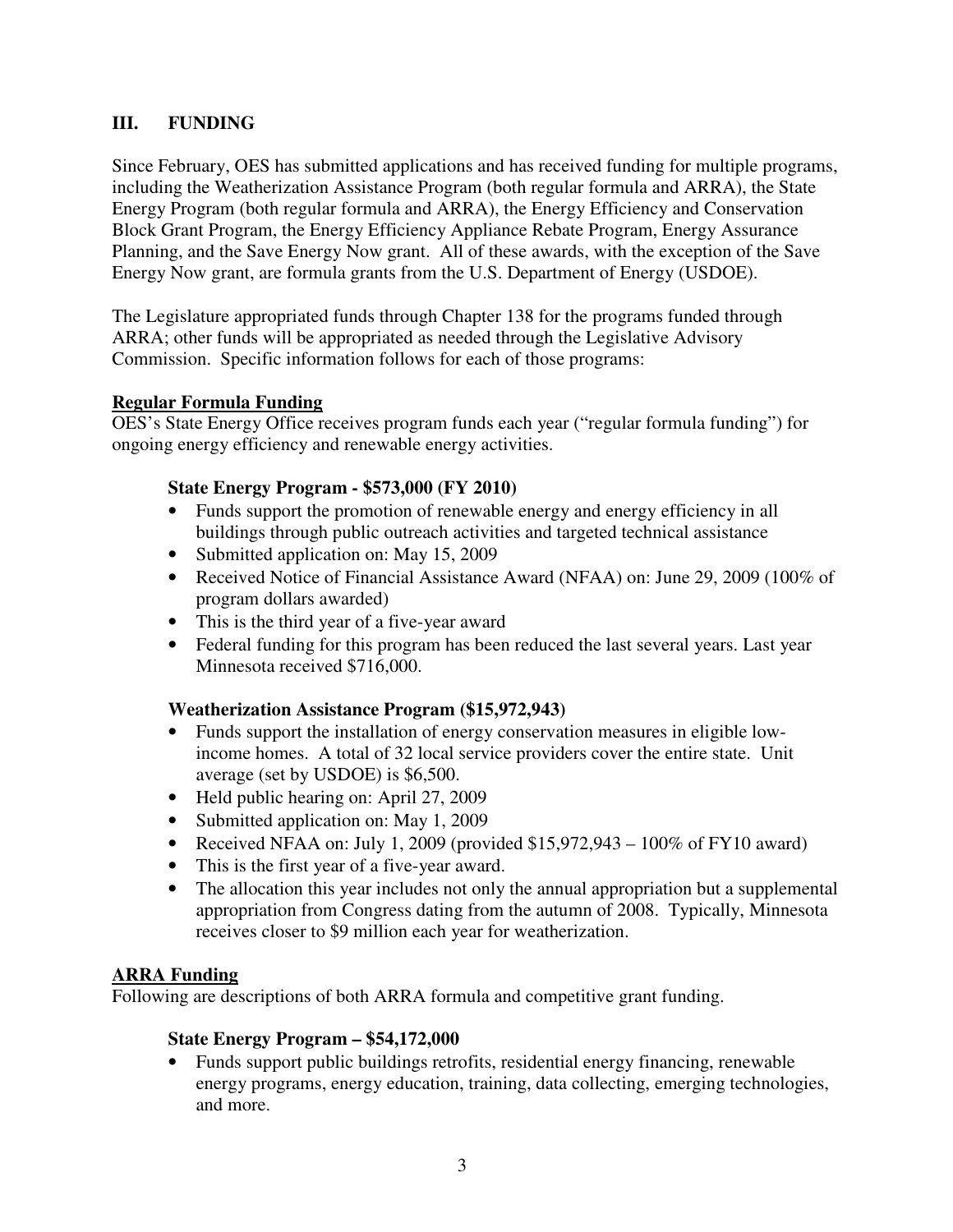- Submitted initial application on: March 23, 2009
- Submitted comprehensive application on: May 12, 2009
- Received initial NFAA on: April 20, 2009 (provided  $$5,417,200 10\%$  of award)
- Received second NFAA on: June 24, 2009 (provided  $$21,668,800 40\%$  of award; changed Terms and Conditions)

## **Weatherization Assistance Program – \$131,937,411**

- Funds support the installation of energy conservation measures in eligible lowincome homes. A total of 32 local service providers cover the entire state. Unit average (set by USDOE) is \$6,500.
- Submitted initial application on: March 20, 2009
- Held public hearing on: April 27, 2009
- Submitted comprehensive application on: May 12, 2009
- Received first NFAA on: March 26, 2009 (provided  $$13,193,741 10\%$  of award)
- Received second NFAA on April 10, 2009 (changed Terms and Conditions, corrected USDOE clerical errors)
- Received third NFAA on: July 2, 2009 (provided  $$52,774,964 40\%$  of award)

## **Energy Efficiency and Conservation Block Grant (EECBG) – \$10,644,100**

- Funds will support three activities: mandatory EECBG sub-grants, energy efficiency improvement sub-grants, and public outreach/program administration.
- Submitted application on: June 25, 2009
- Received NFAA on: not yet received

## **Save Energy Now – Competitive Grant, Request for \$875,568 Includes partial (\$350,000) ARRA FUNDING**

- Funds will support a full package of industrial energy efficiency resources to assist MN business and industry to implement energy efficient technologies and practices in order to realize energy savings.
- Submitted application on: October 16, 2008
- Notice application was not among those initially selected: February 25, 2009
- Notice application would be funded with ARRA funds: June 11, 2009
- Revised budget forms submitted on: July 30, 2009
- Revised budget forms submitted on: August 18, 2009
- Received NFAA on: not yet received

## **Energy Assurance Planning – \$678,986**

- Funds will support development of greater capacity within OES and other agencies to 1) strengthen and expand State and local government energy assurance planning and resiliency efforts, 2) create jobs and 3) build in-house State and local government energy assurance expertise.
- Submitted application on: July 30, 2009
- Received NFAA on: August 17, 2009 (received  $$678,986 100\%$  of award)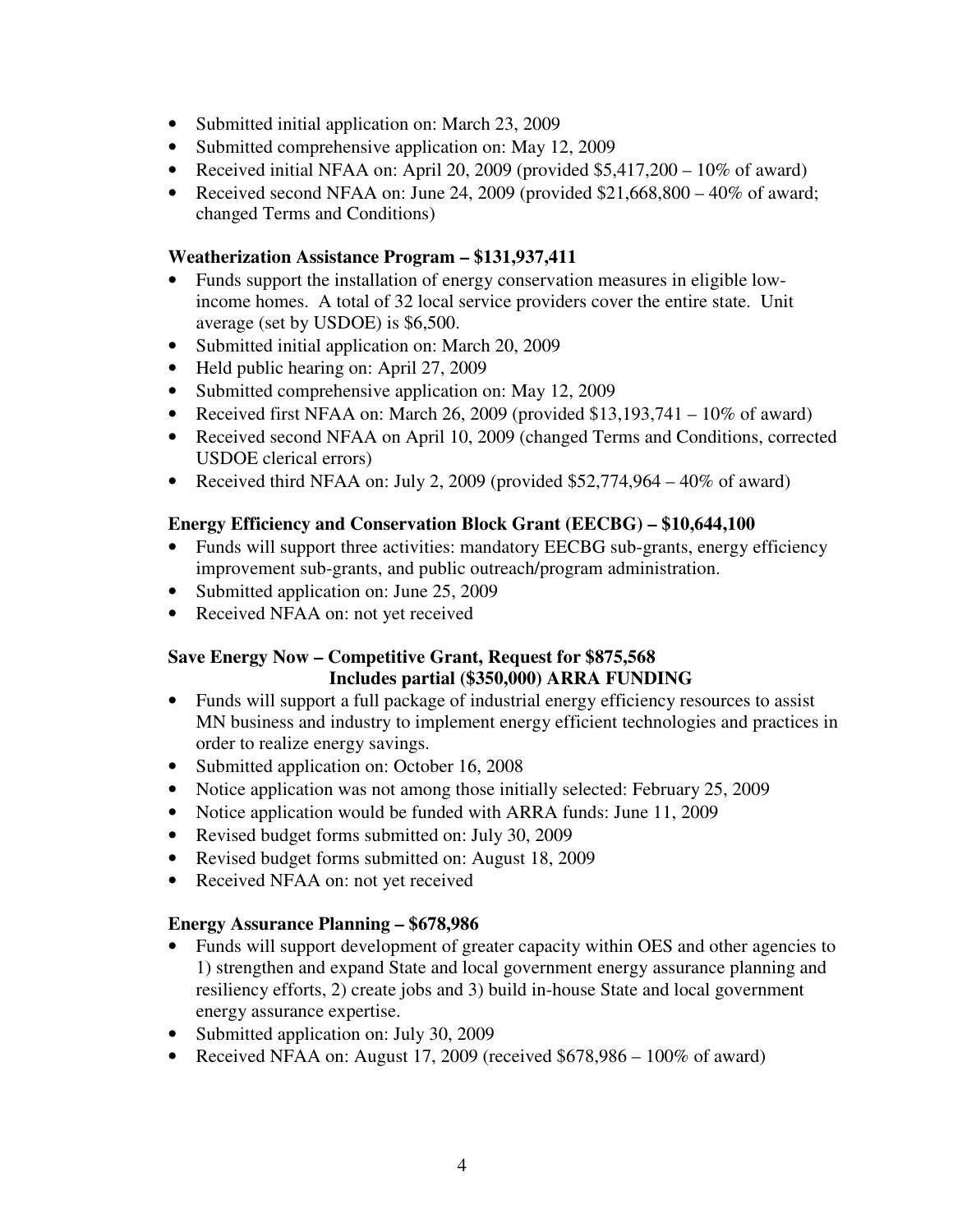#### **State Energy Efficient Appliance Rebate Program – \$5,009,000**

- Funds will establish and/or supplement established Energy Star appliance rebate programs.
- Submitted initial application on: August 14, 2009
- Comprehensive application due on or before: October 15, 2009
- Received NFAA on: August 25, 2009 (received  $$500,900 10\%$  of award)

## **IV. BARRIERS TO IMPLEMENTATION**

#### **Davis Bacon Act (DBA)**

Prevailing wage requirements of the Davis-Bacon Act and Davis-Bacon Related Acts (DBRA) are applicable to construction contracts for work in excess of \$2,000 funded in whole or in part with ARRA funds. A dearth of federal guidance on DBRA compliance has been a significant barrier to implementation of WAP and SEP residential programs.

Historically, WAP has been statutorily exempt from DBRA. However, Section 1606 of ARRA applies prevailing wage requirements "notwithstanding any other provision of law." Nationally, DBRA has impeded the performance of ARRA-funded weatherization work, as the U.S. Department of Labor (USDOL) was unable to determine an appropriate existing job classification for weatherization workers. After protracted discussions with USDOE, USDOL decided to create a weatherization worker classification, and initiated a nationwide wage survey on which to base wage determinations for that job class. Wage determinations have been issued for 24 states to date; Minnesota has not received its determinations. As USDOL has ruled that DBRA does not apply to energy auditors, Minnesota service providers have ramped up auditing activities.

DBRA compliance also presents a significant barrier to implementation of SEP-funded residential energy-efficiency and renewable energy programs authorized under Chapter 138 which are intended to be coordinated with existing programs that provide direct financial incentives to homeowners. However, USDOE has advised OES that a homeowner who receives an ARRA-funded grant or reserved rebate would have to comply with prevailing wage requirements. It seems unlikely that many homeowners would willingly assume such a burden or a potential legal liability for failure to properly enforce prevailing wage requirements. OES is working with its program partners to craft program structures that provide unreserved rebates, which may be not trigger prevailing wage requirements, but it is unclear whether such an approach will be attractive to consumers. OES is also preparing a request to USDOL for a limited waiver of prevailing wage compliance requirements for homeowners who receive financial incentives to make improvements on their principal residences.

## **National Environmental Policy Act (NEPA)**

NEPA requires USDOE to assess the potential environmental impact of activities financed in whole or in part with federal funds. Under 10CFR Part 1021, USDOE may determine that some broad categories of activities, by their nature, will likely not have an adverse environmental impact and do not require review (a categorical exclusion.) An activity that is not categorically excluded cannot proceed without further review by USDOE to determine whether an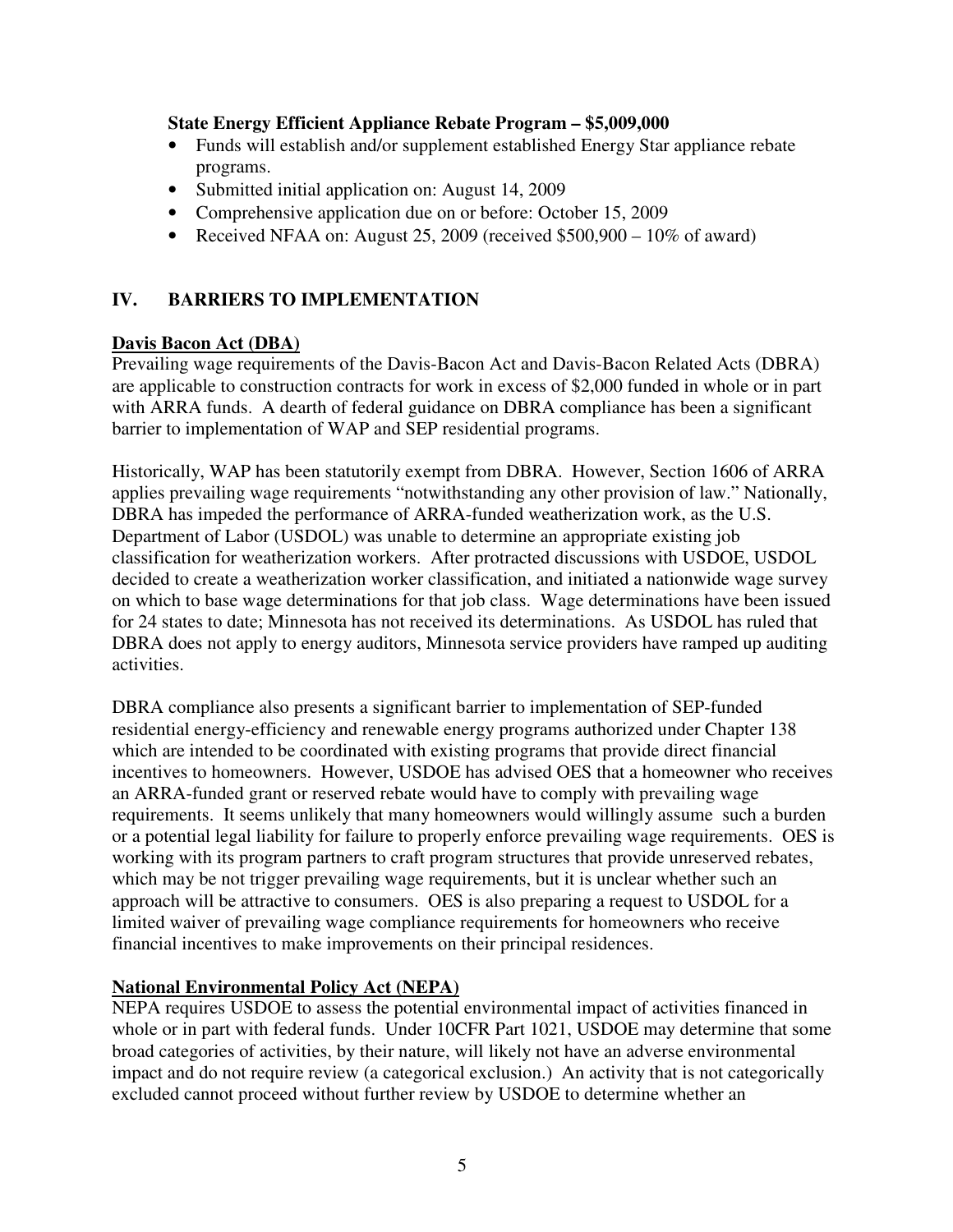Environmental Assessment (EA) or Environmental Impact Statement (EIS) is warranted. USDOE has cautioned the states that activities that require an EA or EIS could be significantly delayed.

In approving Minnesota's SEP plan, USDOE categorically excluded program administration, residential energy efficiency programs, utility coordination and training and workforce development activities. USDOE prohibited implementation of renewable energy programs, commercial/industrial programs, and public building retrofit programs pending submission of additional information it deemed necessary to make NEPA determinations.

OES has submitted information on Government Building Energy-Efficiency Retrofits and Commercial/Industrial Energy-Efficiency Grants and Shared Savings Agreements that should permit USDOE to grant categorical exclusions for those activities, and is working with USDOE to expedite completion of its other NEPA determinations. In response to a request from OES, USDOE issued draft guidance on August  $17<sup>th</sup>$  providing size limits for various technologies that likely will permit USDOE to grant categorical exclusions for those activities. Those limits include:

- Installation of small renewable energy sources located on existing buildings or existing facilities.
	- o Photovoltaics appropriately sized units on existing rooftops and parking shade structures; or 60kW systems or smaller installed on the ground within the boundaries of an existing facility.
	- $\circ$  Wind turbines 20 kW or smaller
	- o Solar thermal hot water appropriately sized units for residences or small commercial buildings.
- Ground-source Heat Pumps 10 tons of capacity or smaller
- Geothermal power plants  $-300 \text{ kW}$  or smaller (factors such as open or closed loop and fluid type play a role)
- Combined heat and power systems systems are sized to boilers appropriate to the buildings in which they are located

OES has drafted program guidelines and requested categorical exclusions for activities in these areas that, with one exception, conform to these limits. OES has requested categorical exclusion for wind turbines under 40 kW, based on our assessment that there is no significant difference in environmental characteristics of 20 and 40 kW turbines. We have also requested authorization to solicit and short-list proposals for Emerging Renewable Energy Industries grants. OES will then work with USDOE to determine the appropriate levels of environmental review for the selected proposals. In addition, we are assessing potential program structures for large-scale renewable and ground-source heat pump grants.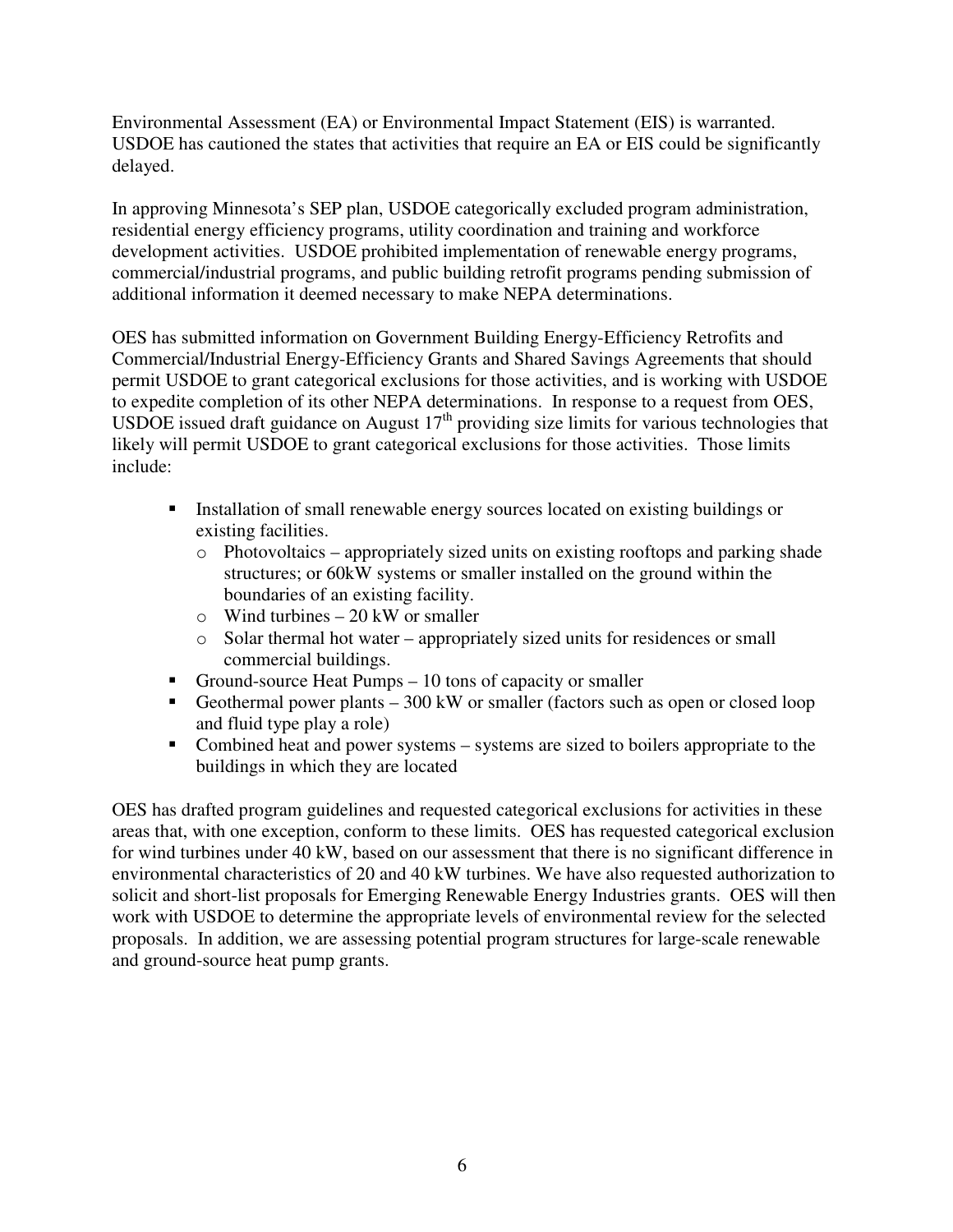## **V. PROGRAM UPDATES**

## *A. ARTICLE 2 – ENERGY EFFICIENCY*

#### **Weatherization Assistance Program**

OES acted upon several issues highlighted in the Weatherization section of Chapter 138.

OES has been working with the 32 service providers and the Minnesota Housing Finance Agency (MHFA) to increase the number of rental units weatherized by creating closer partnerships, through MHFA, with multifamily building owners.

A letter requesting a waiver from USDOE to use WAP funds to weatherize houses that are part of the Neighborhood Stabilization Program was sent to USDOE.

The American Recovery and Reinvestment Act of 2009 changed Section 412[7] of the Energy Conservation and Production Act (42 U.S.C. 6862(7)) to allow the income level of eligible households to be raised to 200% of Federal Poverty Income Guidelines (FPIG). The Minnesota Legislature also required OES to increase the income eligibility limits for participants to the highest level allowed under federal law was addressed. OES completed this task and, as of October 1, all households at or below 200% FPIG will be eligible for the Minnesota Weatherization Assistance Program.

The Davis Bacon Act (DBA) is applicable to contracts in excess of \$2,000 associated with ARRA funds. USDOE notified states that WAP falls under DBA rules. Weatherization Program Notice 09-1B, "Grant Guidance to Administer the American Recovery and Reinvestment Act", includes the following provision:

> Prevailing Wages: All laborers and mechanics employed by contractors and subcontractors on projects funded directly by or assistance in whole or in part by and through the Federal government pursuant to the Recovery Act shall be paid wages at rates not less than those prevailing on projects of a character similar in the locality as determined by the Secretary of Labor.

OES has prepared for this change by attending meetings at the state level and at national conferences and by working with Minnesota Community Action Partnership to prepare Weatherization Service Providers. Training for federal reporting of the prevailing wage (Davis Bacon Act) is critical to the success of the program. OES encouraged Weatherization Service Providers to respond to any requests that might be needed to assist the U.S. Department of Labor (USDOL). As of late August, the Secretary of Labor had not released county-by-county prevailing wages for Minnesota, although 34 other states have now received wage determinations. USDOL appears to be expediting this wage determination process and we hope to have the information shortly.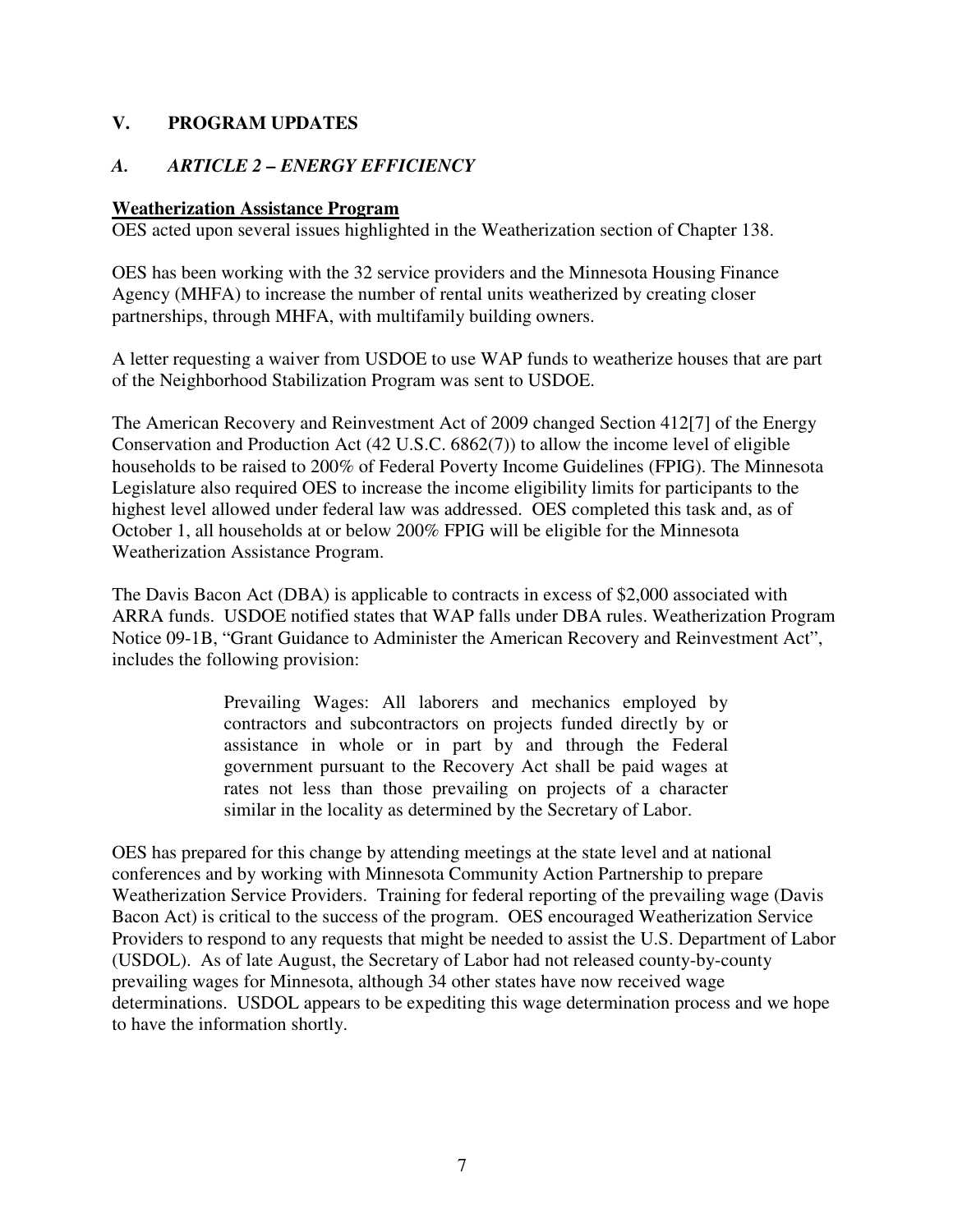Most local service providers have been hesitant to start working on ARRA-related weatherization projects due to the high level of uncertainty regarding Davis-Bacon issues. While the expenditure of ARRA funds has been slow because of the necessity to resolve DBA issues, weatherization ramp up activities continue in Minnesota, using both ARRA and the regular formula grant WAP funding.

## **Residential Energy Efficiency Programs**

Chapter 138 requires OES to coordinate with MHFA to use the stimulus funds in conjunction with existing MHFA financing programs. It also allows other entities to develop additional programs that may include loans, grants and rebates.

OES has been working closely not only with MHFA but also with the Builders Association of Minnesota (BAM), National Association of the Remodeling Industry (NARI), and Minnesota GreenStar to develop programs that will reach all market segments and provide sufficient incentives to encourage homeowners to make energy efficiency improvements to their homes. The collaboration with BAM, NARI, and Minnesota GreenStar is moving ahead with a target rollout date between September  $15<sup>th</sup>$  and October  $1<sup>st</sup>$ .

Significant prevailing wage barriers still exist regarding how individuals--who use ARRA funds to contract for construction, alterations or repairs to their homes costing more than \$2,000—can apply DBA. As stated above in the Barriers section, OES has submitted a waiver to USDOL regarding DBA so that the residential energy efficiency programs, especially those with MHFA, can proceed.

## **Innovative Energy Residential Efficiency Program / Small City Energy Efficiency Grant**

OES has been in communication with Minnesota Power to determine the cities that meet the qualifications listed in Chapter 138. Duluth and Park Rapids have been determined as the two cities that best meet the specifications. OES staff met with the organization Green Park Rapids to advise them on a potential scope of work. OES staff has already received a draft scope of work from Duluth staff. Parties plan to meet in mid-September to further refine these efforts.

## **Outreach Activities to Increase Residential Participation in Energy Efficiency Activities**

Chapter 138 requires OES to have awarded a grant by September 1, 2009, to use stimulus funds to deliver residential energy conservation outreach services under this act. OES did not meet that deadline, as we continue to await sufficient information from USDOE and USDOL on DBA and NEPA to guide outreach efforts. In turn, the residential energy efficiency programs, as well as residential renewable energy programs, have not started because of uncertainty regarding prevailing wage requirements and NEPA requirements. As soon as these barriers are resolved, the RFP for outreach services will be issued.

## **Energy Efficiency and Conservation Block Grants to Local Governments**

OES submitted our Energy Efficiency Conservation Block Grant Program (EECBG) Plan to USDOE on June 25, 2009. The plan has three basic projects: mandatory sub-grants, energyefficiency improvement sub-grants, and administration and coordination. Although the plan has not been approved, OES has undertaken the following planning and activities to advance each sub-project: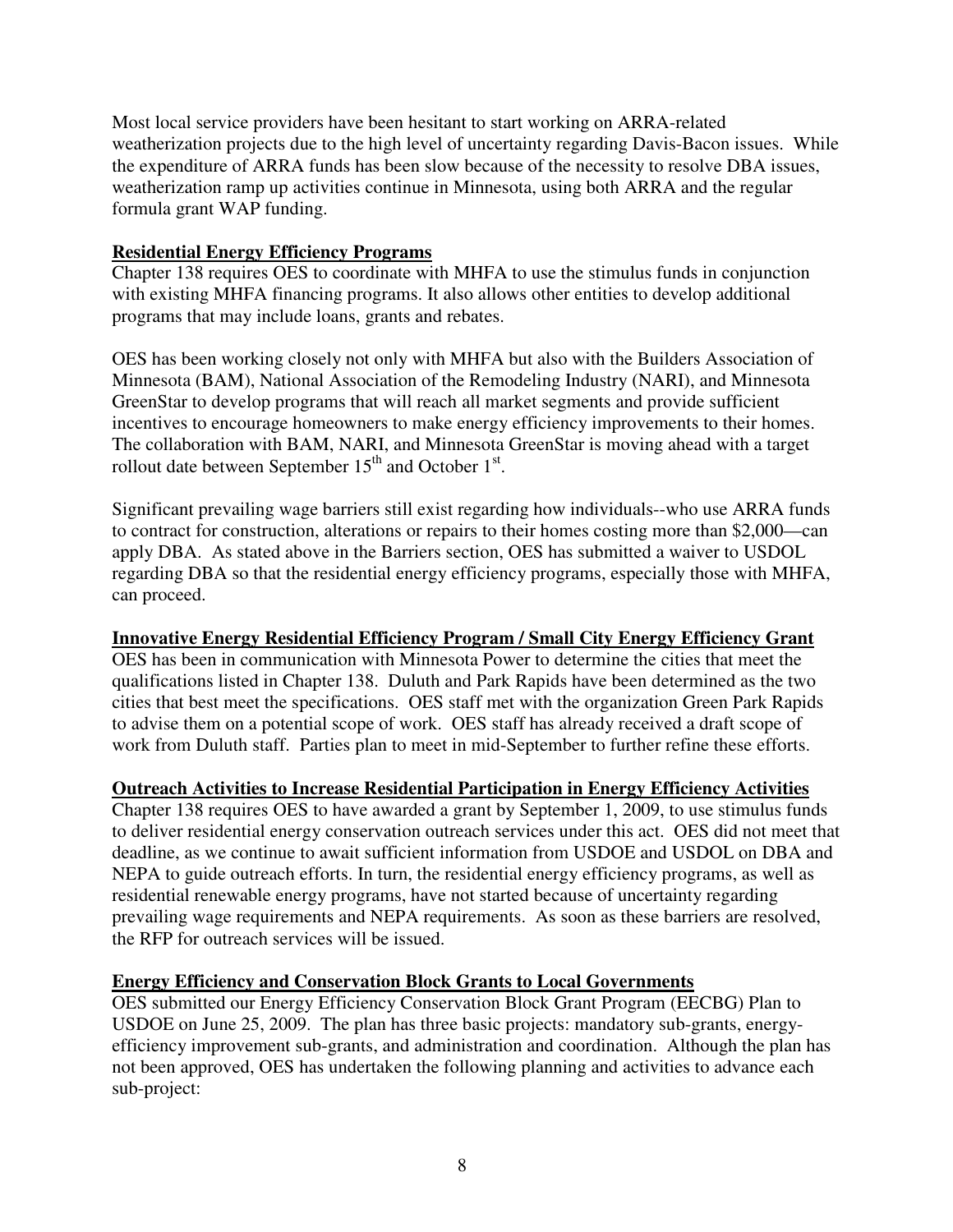#### **1. Mandatory sub-grants**

OES will issue competitive grants to distribute 60% of the state formula allocation (\$6,386,460) as required by federal law and Laws of Minnesota 2009, Ch 138, Art. 2, Sec. 6. The Plan anticipates OES issuing a Request for Proposals (RFP) in late September. Applications will be ranked on multiple criteria, but, energy saved, jobs created or retained, and carbon emission reduction per grant dollar requested will be highly valued metrics. A tentative list of eligible activities for the grants has been posted on the OES website. OES plans to allocate funds based on population size and, to the extent that eligible applications are sufficient to utilize all funds allocated to a class are submitted, the reserved amount will be awarded to applicants within that class. Funds not reserved, plus any reserved funds for which there are insufficient eligible applications, will be awarded to the highest ranking applicants without regard to size class.

#### **2. Local Government and School District Renovations Energy-Efficiency Improvement Sub-grants**

Staff is working on the details to make between \$4 and \$6 million available through a competitive grant process. Cities, counties, townships, and school districts would be eligible for energy improvements as described in Ch 138, Article 2, Sec. 7. A certain percentage of funds would be set aside for each group of applicant. Grants would be made available for cost-effective energy efficient projects that are ready for immediate implementation. Projects will be evaluated and selected based on energy-savings per grant dollar, jobs created and retained, and geographic distribution. Up to 25% of the cost of the project will be funded; OES is still working to determine an upper limit per grant.

The grants are intended to supplement other financing mechanisms the applicant must have in place, such as tax exempt leases, or performance contracts. Eligible projects include lighting retrofits (both interior and exterior), existing building commissioning, building envelope improvements, and HVAC equipment and control upgrades. Because one of the main purposes of the funds used for this program is to create and retain jobs, improvements for which acquisition or installation contracts have been executed before application to this program has been made will not be eligible for grant funding.

OES expects to issue an RFP in mid-September for the program. Because applicants will have 30–40 days to submit a proposal, it is suggested that eligible entities begin to gather energy saving estimates and the number of labor hours expected for the projects being considered, as this information will be needed to apply for the grants. Also, because the State of Minnesota's B3 Benchmarking tool will be used to evaluate proposals, it is important that applicants have information for their buildings in the data base.

#### **3. EECBG Coordination, Outreach and Administration**

In addition to focusing on developing criteria for the projects discussed above, OES staff provided ongoing technical assistance to the 23 cities and 10 counties that were eligible to apply directly to USDOE for EECBG funds. Staff gave a presentation at the League of Minnesota Cities to help applicants learn about the process of applying to USDOE grant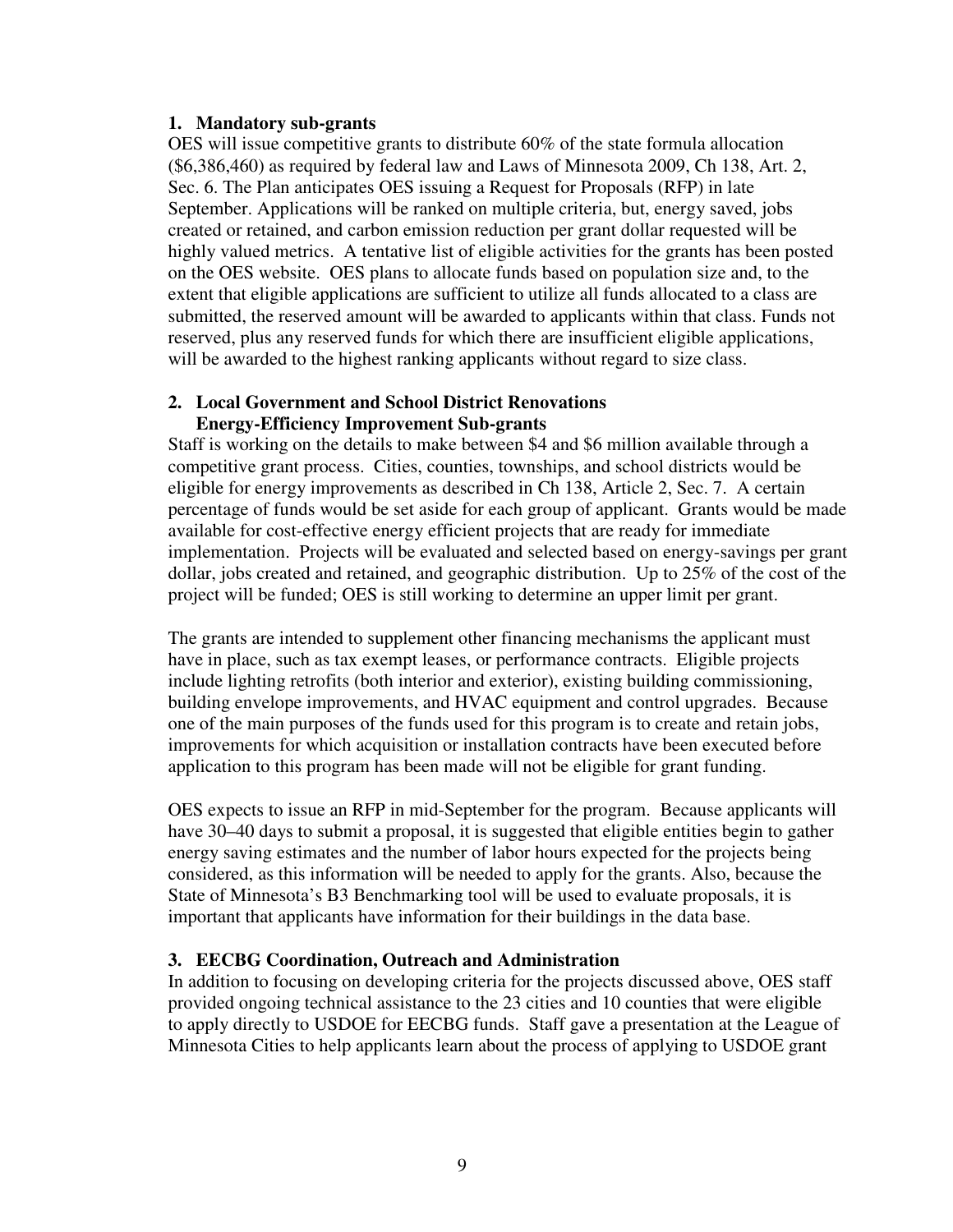funding and to discuss their project ideas. One-on-one conversations followed with applicants on an as-needed basis to help them prepare and submit their applications. All Minnesota formula-eligible cities and counties met the June 25 filing deadline.

## **Local and State Government Building Renovations**

## **Public Building Enhanced Energy Efficiency Program (PBEEEP)**

As state and local governments seek to contain operational costs, create jobs, reduce emissions, and save energy through energy-related infrastructure improvements and initiatives, the Public Buildings Enhanced Energy Efficiency Program (PBEEEP) will provide assistance through an easy access approach that combines expert technical services and financing. The program has distinct sub projects based on the target audience: state of Minnesota government and local governments and will target cost-effective energy efficiency building improvements via retrofit or retro-commissioning opportunities and will offer private capital at interest rates comparable to rates on tax-exempt general obligation bonds.

The Center of Energy and Environment (CEE) has been engaged by the State of Minnesota, Department of Administration, to develop and administer PBEEEP for state government buildings and will also administer the local government component for the Office of Energy Security (OES). Key deliverables for the development phase of the program include providing technical standards and guidelines for participating consultants, and providing energy engineering services in addition to administrative structures, tools, and documents to support roll out and scale up efforts.

## **1. Local Government Component**

OES recently contracted with CEE to be the primary contractor for the local government component of PBEEEP. OES is currently working with CEE to review and modify, if necessary, the technical standards that were developed for state government buildings. The intent is to use the four-phase process described below?.

Any project whose purpose is to improve the efficiency of energy-consuming equipment or equipment that affects energy consumption will be eligible for the program. The primary financing instrument for the program is expected to be lease-purchase financing. The program will have established contracts with lending agencies to facilitate the leasepurchase agreements. OES and CEE expect to have the development phase of the local government component completed in enough detail to launch a pilot of the program in early 2010.

## **2. State Government Component**

The development phase is well underway; projects conducted within the PBEEEP framework will follow a four-phase process:

- 1. Application and Screening
- 2. Investigation
- 3. Implementation
- 4. Measurement & Verification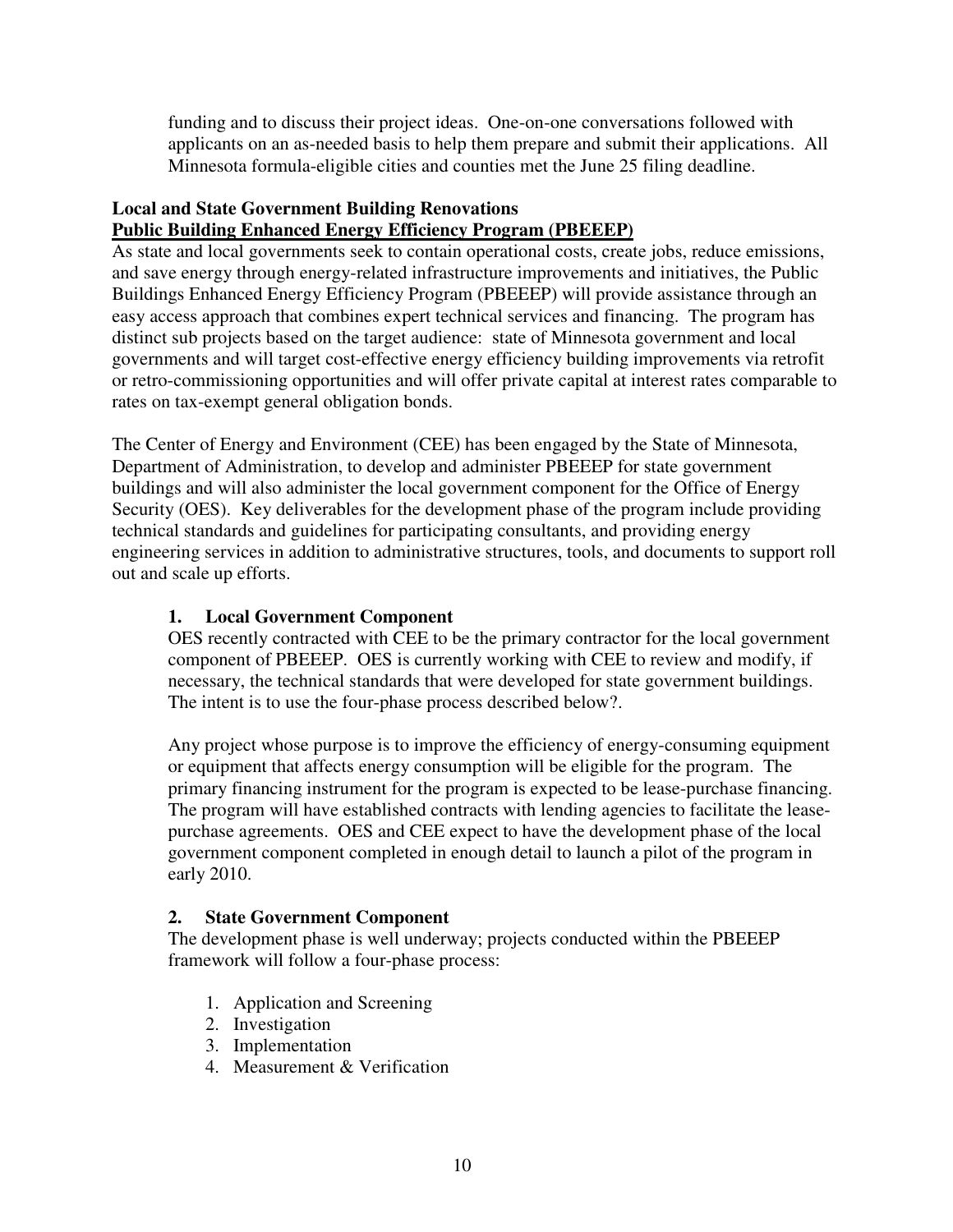A website for the program has been established (see www.PBEEEP.org); the technical standards for screening and investigation have been completed and are available on the site. On August 6, 2009, a webinar was held to introduce PBEEEP to state agencies and the Minnesota State Colleges and Universities System. The application process is underway and screening of proposed facilities is anticipated to begin in September.

Federal stimulus funds will be used to provide up to a twenty-five percent (25%) cost share, including funding the costs to conduct screening, investigations and to design measures determined to be cost-effective. The remaining share (75%) of the project cost will be funded through tax-exempt lease purchase financing. The structure of the financing for the program has not been resolved between the departments of Administration and MMB.

## **Energy Technology Transfer / National Energy Efficiency Center**

No activity on this grant at this time. There has not yet been a suitable USDOE solicitation to apply for funds for a national energy efficiency center.

## *B. ARTICLE 3 – RENEWABLE ENERGY*

## **Renewable Electric Generation and Geothermal Facility Rebates**

OES has performed the following activities related to the development of Renewable Electric Generation and Geothermal Facility Rebates:

- Reviewed other state and utility incentive programs for small wind and geothermal systems to establish precedent for guidelines.
- Held discussions with staff attorney to identify applicability of legislation to various technologies and to discuss legal aspects of guidelines.
- Attended several meetings with state agencies, including the Department of Natural Resources, Department of Health, Pollution Control Agency, and Department of Labor and Industry, to discuss state permit and code requirements for geothermal systems and environmental impacts of potential guidelines for rebates.
- Attended one meeting with Department of Natural Resources to discuss state and federal permit requirements for hydroelectric systems.
- Participated in discussions with USDOE to identify NEPA guidelines for each applicable technology.
- Participated in discussions with USDOL on the applicability of the Davis-Bacon Act.

This program will be able to begin once OES receives final guidance on NEPA exclusions or receives appropriate forms for individual project application.

## **Solar Rebate Program / Solar Cities Program**

OES is working with the USDOE to resolve constraints for solar projects relating to NEPA which requires federal agencies to consider the environmental impacts of proposed federal projects which could significantly affect the environment. OES is seeking a categorical waiver for building-mounted solar installations and small scale ground-mounted installations. Also, OES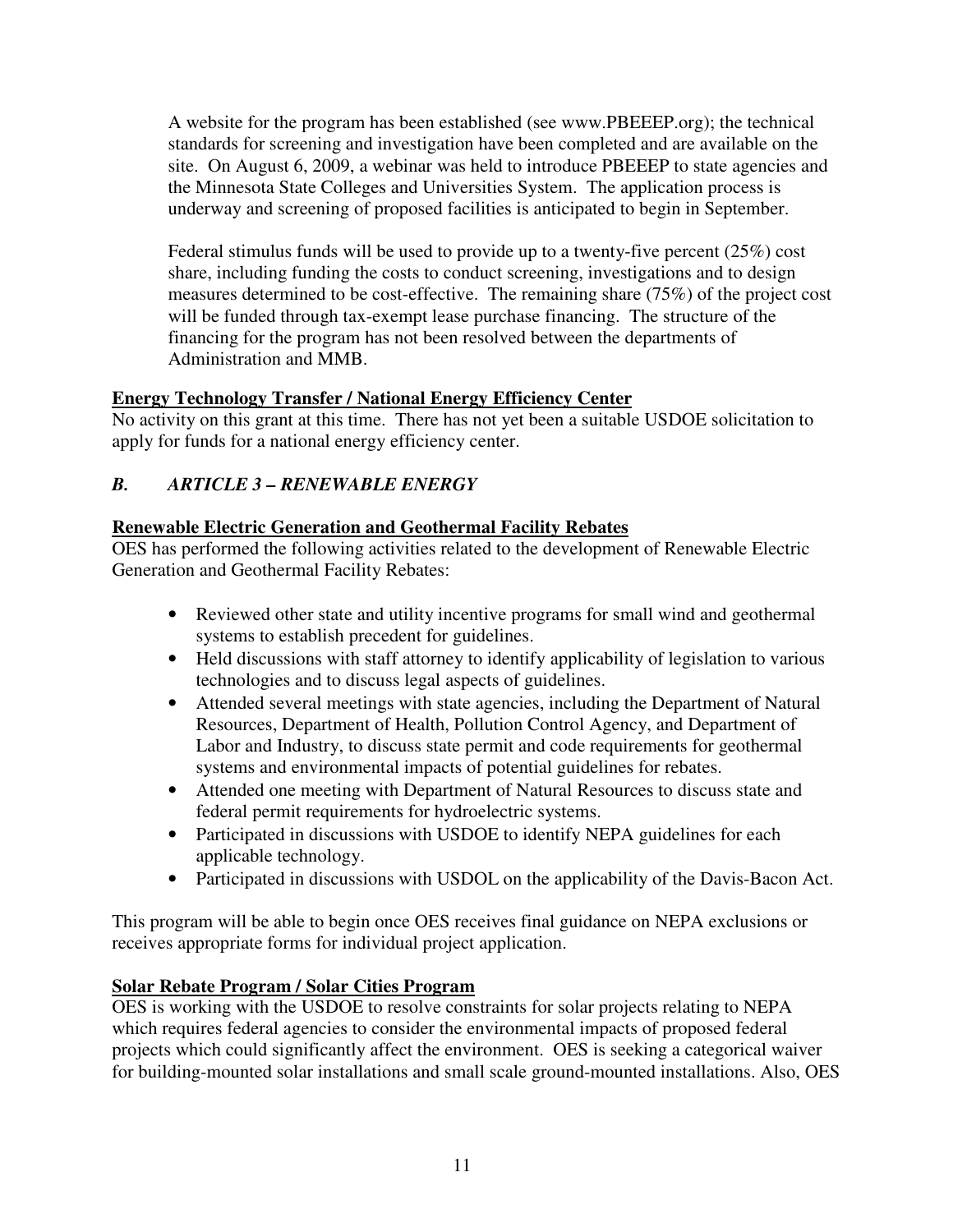is working with the USDOL to ensure compliance with the Davis-Bacon Act requirements. OES is prepared to launch the Solar Hot Water and Solar Air Heat programs upon resolving these issues.

The Minnesota Solar Electric Rebate Program re-opened in July with \$400,000 appropriated from the Xcel Energy Renewable Development Fund. Approximately \$50,000 is still available from this appropriation. OES plans to continue the program with a portion of the \$3 million for solar programs appropriated in Chapter 138.

OES has established an email distribution list to communicate with interested parties about the status of the proposed solar programs.

## **School District and Local Government Renewable Energy Grant Programs**

OES has performed the following activities in the development of a School District and Local Government Renewable Energy Grant Program:

- Reviewed other state and utility incentive programs for small wind and geothermal systems to establish precedent for guidelines.
- Held discussions with staff attorney to discuss legal aspects of guidelines.
- Attended several meetings with state agencies, including the Department of Natural Resources, Department of Health, Pollution Control Agency, and Department of Labor and Industry, to discuss state permit and code requirements for geothermal systems and environmental impacts of potential guidelines for grants.
- Participated in discussions with USDOE to identify NEPA guidelines for each applicable technology.
- Participated in discussions with USDOL on the applicability of the Davis-Bacon Act.

This program will be able to begin once OES receives final guidance on NEPA exclusions or receives appropriate forms for individual project application.

## **Emerging Renewable Energy Industries Grant Program**

Minnesota Laws 2009, Chapter 138, Article 3, Section 6, directs \$2,000,000 to the "Emerging Renewable Energy Industrial Grant Program." As discussed in the Barriers section, this grant program, and individual grants awarded by OES under this solicitation, must go through a NEPA interpretation process prior to disbursements to grantees. Draft language for the RFP is currently in review by OES to best assure that projects which may be selected for funding under this solicitation will fall within parameters established by federal law. Provided DOE gives appropriate NEPA guidance, OES plans to publish notice of the solicitation in late September.

## *C. ARTICLE 4 – COMMERCIAL AND INDUSTRIAL SECTOR ENERGY PROJECTS*

## **Grants to Commercial and Industrial Facilities**

The draft scope of work has been received from the Saint Paul Port Authority; barring NEPA issues, the contract will be executed by October 1, 2009. In addition, the Center for Energy and the Environment (CEE) submitted an alternative filing to include the Saint Paul Port Authority's *Trillion BTU Program* as a part of Xcel Energy's 2009 and 2010-2012 Conservation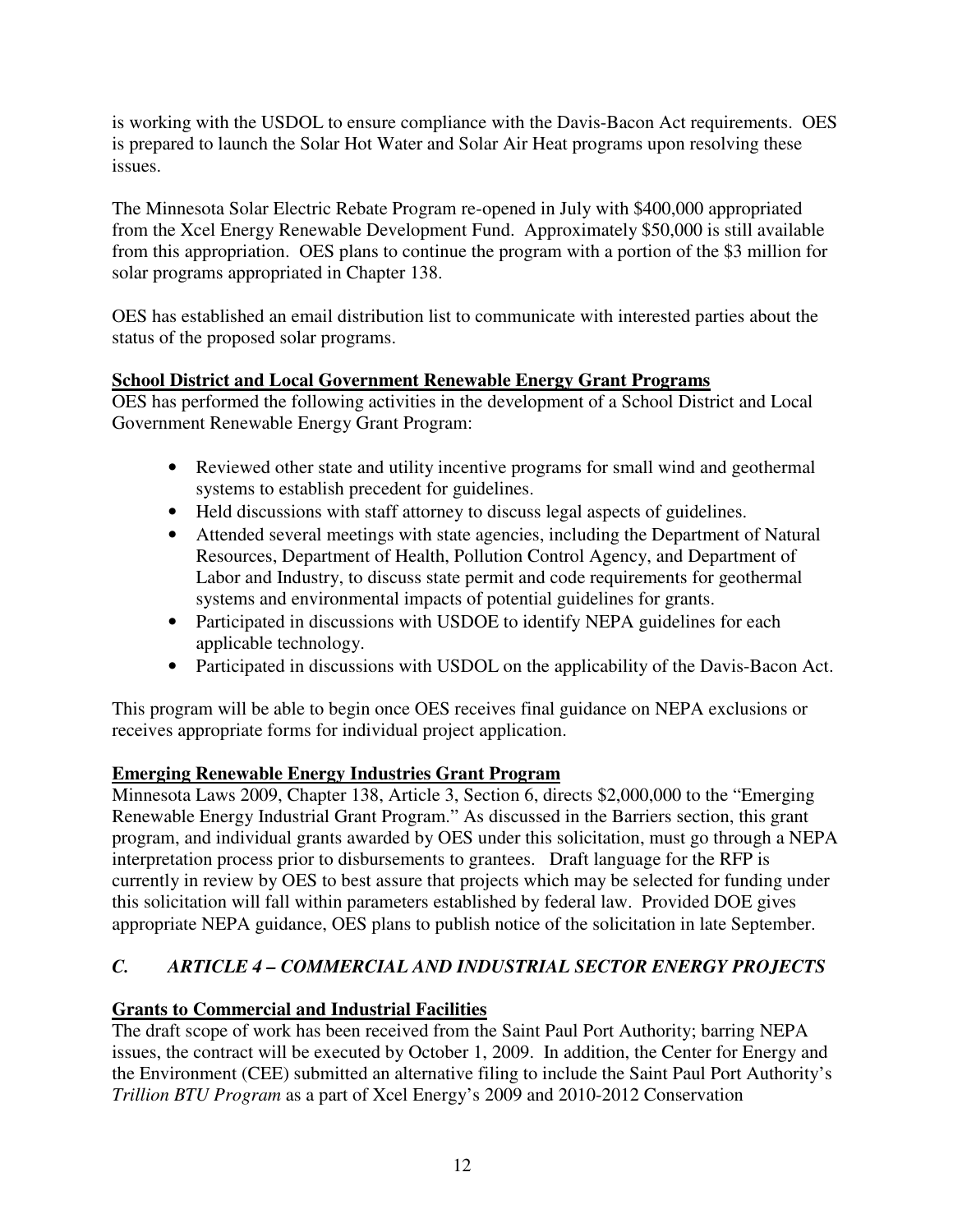Improvement Program offerings. The Program will leverage expected American Recovery and Reinvestment Act (ARRA) funding awarded to the St. Paul Port Authority (SPPA), other local economic development agencies (EDA) and municipalities in Xcel Energy's electric and gas service territories to create a revolving loan fund, expand existing EDA loan programs, and provide technical assistance to prospective participating businesses. A second component of the program consists of integrating energy efficiency into the Lean Manufacturing framework (a production practice that considers the expenditure of resources for any goal other than the creation of value for the end customer to be wasteful, and thus a target for elimination) and developing recommendations for utility program integration.

CEE will administer the Program in partnership with the SPPA and Xcel. Other partners include the Minnesota Technical Assistance Program (MnTAP), which will provide technical expertise in facility benchmarking and energy analysis, and Enterprise Minnesota, which will coordinate development of the Lean Manufacturing 2.0 Pilot. SPPA will manage the revolving loan fund.

## **Energy Programs in Commercial and Industrial Buildings**

OES is awaiting NEPA determinations so that the RFP that is under development will meet USDOE requirements when issued. As discussed above, OES has submitted requests for specific NEPA guidance.

## *D. ARTICLE 5 – MISCELLANEOUS*

## **Training and Workforce Development**

The Office of Energy Security has performed the following activities in the development of a plan and procedures for training and workforce development of energy professionals. We hosted several meetings with DEED, MnSCU, University of MN – Institute of Technology and industry/training stakeholders to identify existing resources and areas that need additional training resources as well as held conversations with low-income/disadvantaged worker training providers. OES has also met with the Construction Codes Division staff to ascertain energy code compliance needs. Currently, DEED (and other stakeholders, including OES and MNSCU) is working on a USDOL grant solicitation (totaling at least \$2 million and up to \$6 million) that may also cover part of the plan and procedures that are required in Chapter 138.

We hired a Training Coordinator to facilitate the planning and implementation of training and workforce development. We developed and maintained on-line a green jobs training schedule in cooperation with MnSCU and began the process to expand a database to include certification programs, as well as additional training resources available for students and professionals.

## **Reporting**

OES is working in close coordination with MMB, the U.S. Office of Management and Budget (OMB), and USDOE to ensure that all appropriate reporting measures are in place and all appropriate aspects are measured and reported on.

As discussed in the introduction, the first federal report is due October 10, 2009. Reporting ten days past the end of the quarter is a new federal requirement; the normal time frame has been 30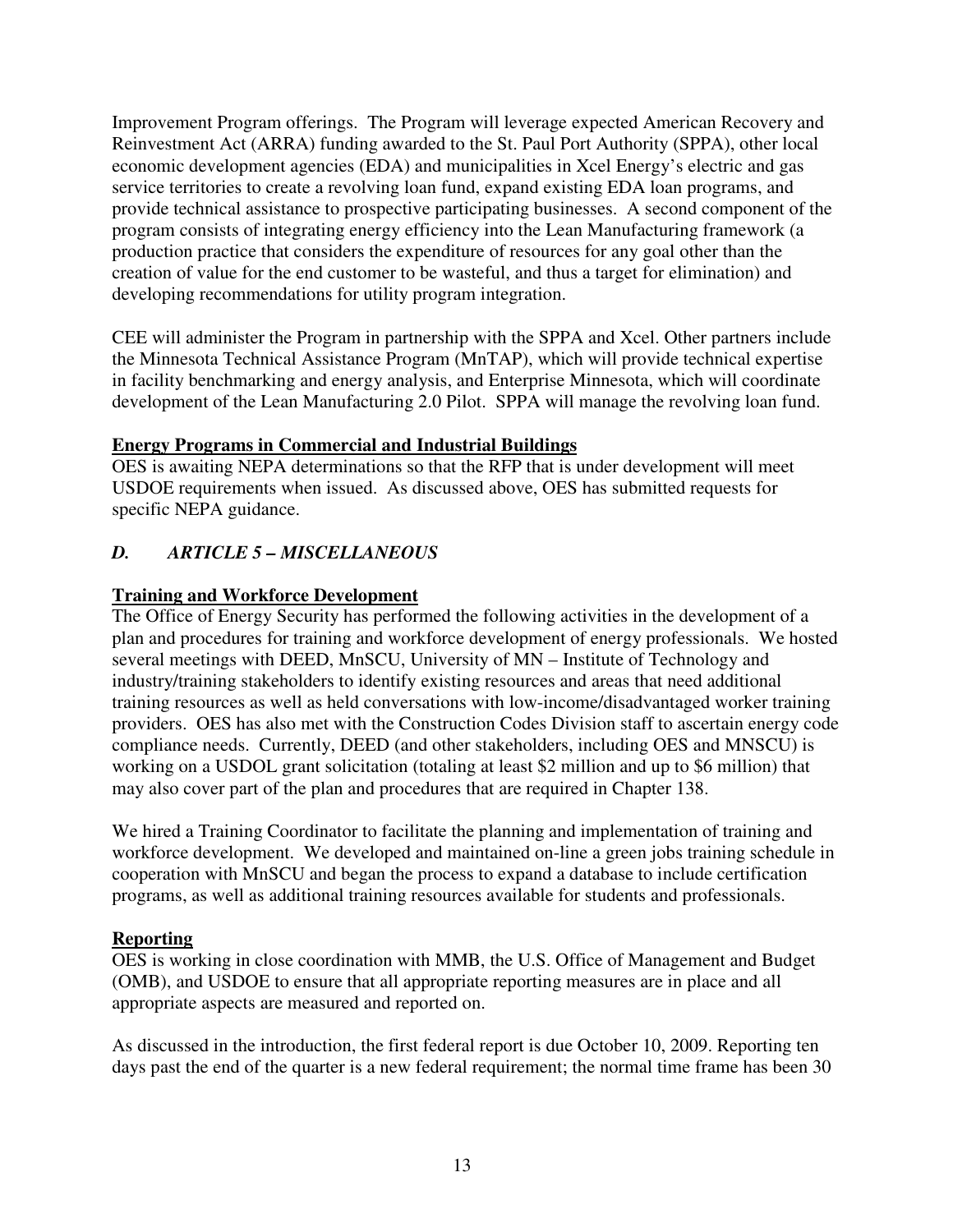days after the end of the quarter. Not only will OES and the state need to assemble its response quickly, but close communication with all subgrantees will be essential since they will be required to report within 5 days of the end of the quarter.

## **Competitive Energy Activities / Other Inquiries Handled by OES Staff April 2009 – August 2009**

OES staff assisted over 125 clients in understanding guidelines, parameters and funding opportunities related to the American Recover and Reinvestment Act (ARRA) during the April 2009 through August 2009 period. This report reflects data from OES client logs that include records of clients who required more assistance than a simple referral could satisfy. The assistance provided by OES staff to ARRA-related clients can be broken down into four main categories. The following provides a description of those categories and includes the portion of inquiries within each:

- 57% Assistance in understanding of the opportunities and processes of ARRA programs for clients seeking building efficiency funding.
- $\bullet$  15% Assistance with the preparation, applications, signing up or submission to the federal grant opportunities process or other kinds of technical assistance.
- 2% Letters of support for Minnesota applications for federal grants
- $31\%$  Business and project development and partnerships support for development of energy projects and partnership assistance to companies that build them.

The 125 responses that OES provided to clients who were inquiring about ARRA opportunities include:

- $\bullet$  67 energy efficiency
- 15 energy efficiency and renewable energy
- $\bullet$  36 renewable energy
- $7 -$  misc. including 3 smart grid

Almost half the inquiries came from other government entities, while 50% came from for-profit businesses or non-private organizations. See Table 1 for a short description of assistance provided.

In addition to the direct assistance that OES provides, OES also compiles lists of current funding opportunities in the fields of energy and environment that it pro-actively sends to a Listserv of 627 Minnesotans. The Listserv has grown slowly from a start of 56 participants eight years ago to its present size. Since ARRA was passed, interest in funding had grown significantly, with a full 134 of the members on the Listserv requesting participation just in the last 5 months, since the ARRA funding announcement.

The OES also received 4,898 web hits from individual visitors from January 2009 through August 2009. Of these web visits:

- 42% or 2,093 linked to "Funding" section
- 31% or 1,547 linked to "Economic Stimulus" section
- 25% or 1,258 linked to "Grants" Section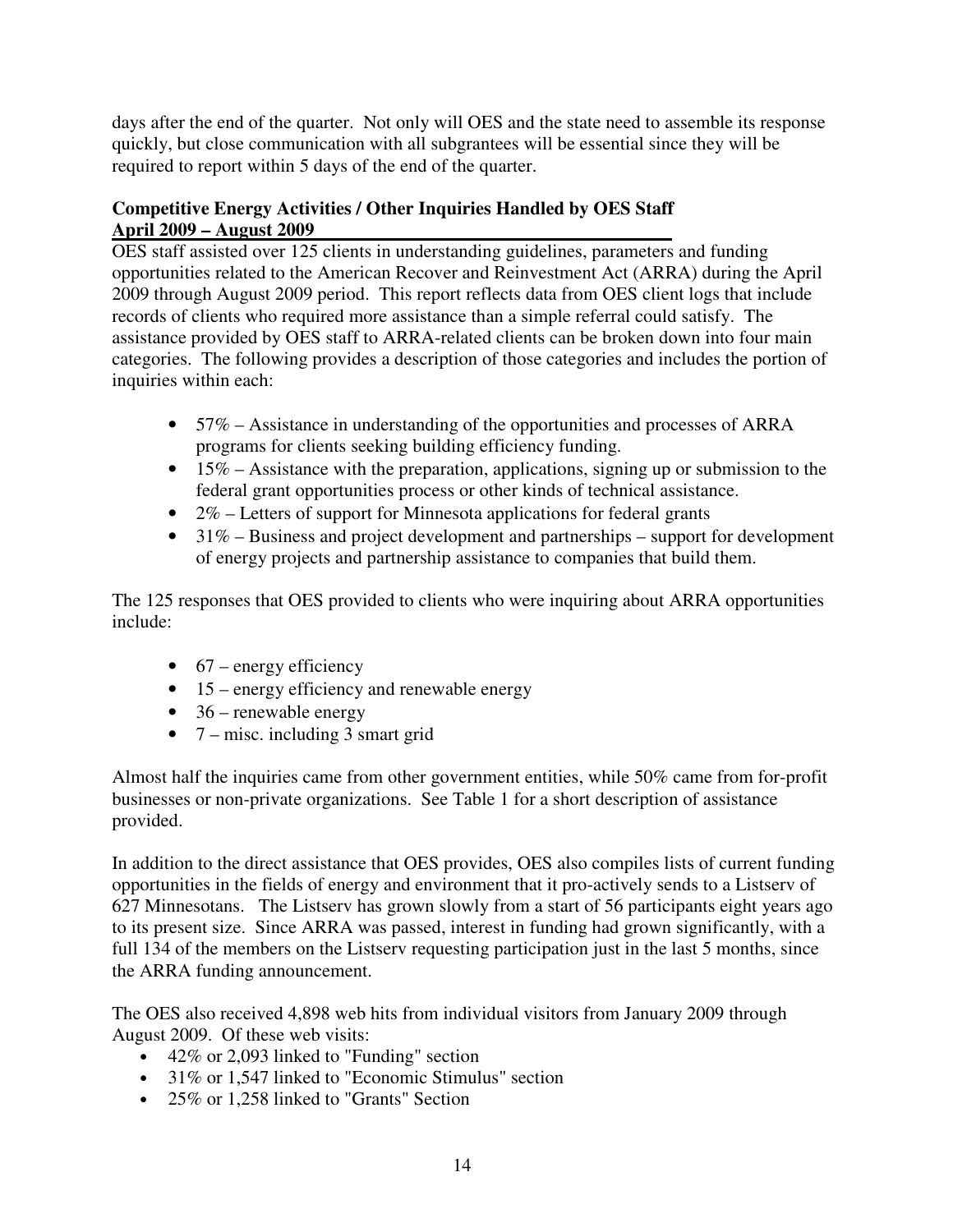## **VI. OTHER INFORMATION**

Following are descriptions of the other two formula grants that arrived after the Minnesota legislative session had ended.

## **Enhancing Government Energy Assurance Capabilities and Planning for Smart Grid Resiliency**

The OES is the primary entity within the state of Minnesota responsible for the development of a State Energy Emergency or Energy Assurance Plan. OES will lead the execution of a project funded under the ARRA that seeks to enhance the state's overall capabilities with respect to energy assurance and energy system resiliency, and will engage a number of state agencies in the refinement of the state's existing plans and procedures. The goals of the State Enhanced Energy Assurance Capabilities Project will be to develop greater capacity within the OES and other agencies to 1) strengthen and expand state and local government energy assurance planning and resiliency efforts by incorporating response actions for new energy portfolios and Smart Grid applications; 2) create jobs, and 3) build in-house state and local government energy assurance expertise.

These goals will be achieved by hiring new personnel to lead project activities and coordinate the involvement of other state agencies and entities; hosting workgroups and conducting individual state agency and energy stakeholder interviews to engage, inform and train project partners; revising the state's existing Energy Assurance plan to incorporate feedback from participating state agencies and stakeholders; establishing an ongoing state agency workgroup focused on energy assurance efforts; incorporating cyber security measures and procedures for protecting state utility smart grid investments; enhancing the energy emergency response procedures that are currently in place in Minnesota Rules; providing multiple energy emergency training sessions for both state agencies and local emergency response professionals; and conducting a minimum of two energy emergency exercises that fully test the state Energy Assurance plan within the state and regionally.

The OES will work closely with the Minnesota Department of Public Safety's Division of Homeland Security and Emergency Management (HSEM) and other state agencies through the state's existing Emergency Planning and Response Committee and leverage the existing training networks HSEM has in place for general emergency response efforts. In addition, the OES will coordinate a group of state agency representatives to have ongoing discussions about energy emergency preparedness and energy system resiliency.

## **State Energy Efficient Appliance Rebate Program**

Nationwide, ARRA provides \$296 million to implement Section 124 of the Energy Policy Act of 2005, establishing USDOE support for States' rebate or bounty programs for residential ENERGY STAR® appliance products (those that represent improvements in efficiency compared to the majority of products in the market). OES is eligible to receive approximately \$5 million in formula-based funding to establish or supplement established ENERGY STAR appliance rebate/bounty programs.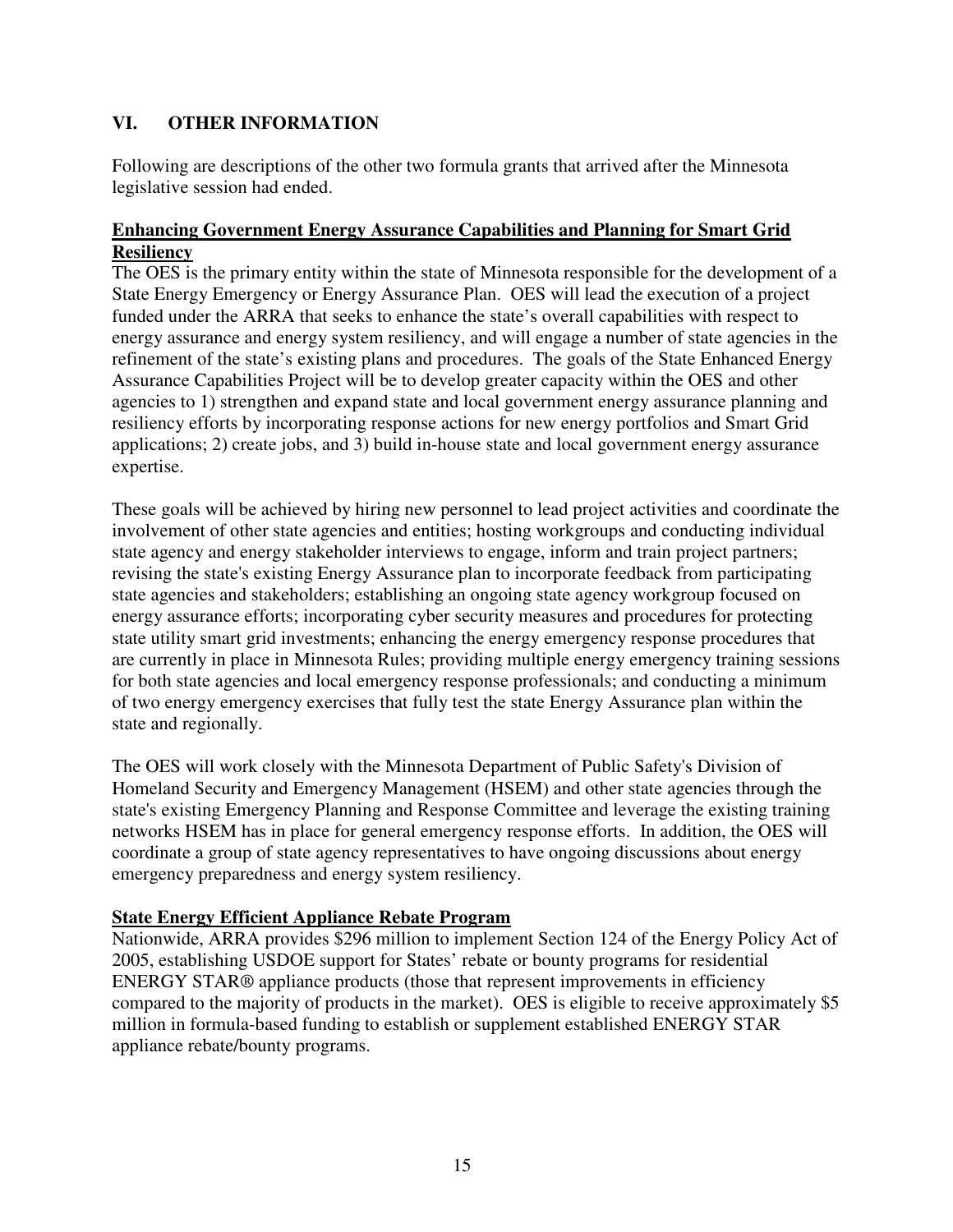The objectives of the Appliance Rebate/Bounty Program are to:

- Save energy by encouraging appliance replacement through consumer rebates
- Make rebates available to consumers
- Enhance existing rebate programs by leveraging ENERGY STAR national partner relationships
- Establish local program infrastructure
- Keep administrative costs low while adhering to monitoring and evaluation requirements
- Promote State and national tracking and accountability
- Use existing ENERGY STAR consumer education and outreach materials

USDOE recommends that States' programs include those residential ENERGY STAR appliances that offer the greatest potential energy savings and that are commonly included in existing utility or state consumer rebate programs.

More specifically, USDOE recommends that States select from among the following residential ENERGY STAR qualified appliance categories:

- Central air conditioners
- Clothes washers
- Dishwashers
- Freezers
- Furnaces (oil and gas)
- Heat pumps (air source and geothermal)
- Refrigerators
- Room air conditioners
- Water heaters

The OES submitted its initial application to USDOE on Thursday, August 14, 2009, and will submit its comprehensive application by October 15, 2009. The comprehensive application will be posted on the OES website (www.energy.mn.gov) once it has been submitted to USDOE. OES has already held multiple meetings with stakeholders, including utilities and members of the Minnesota Retailers Association.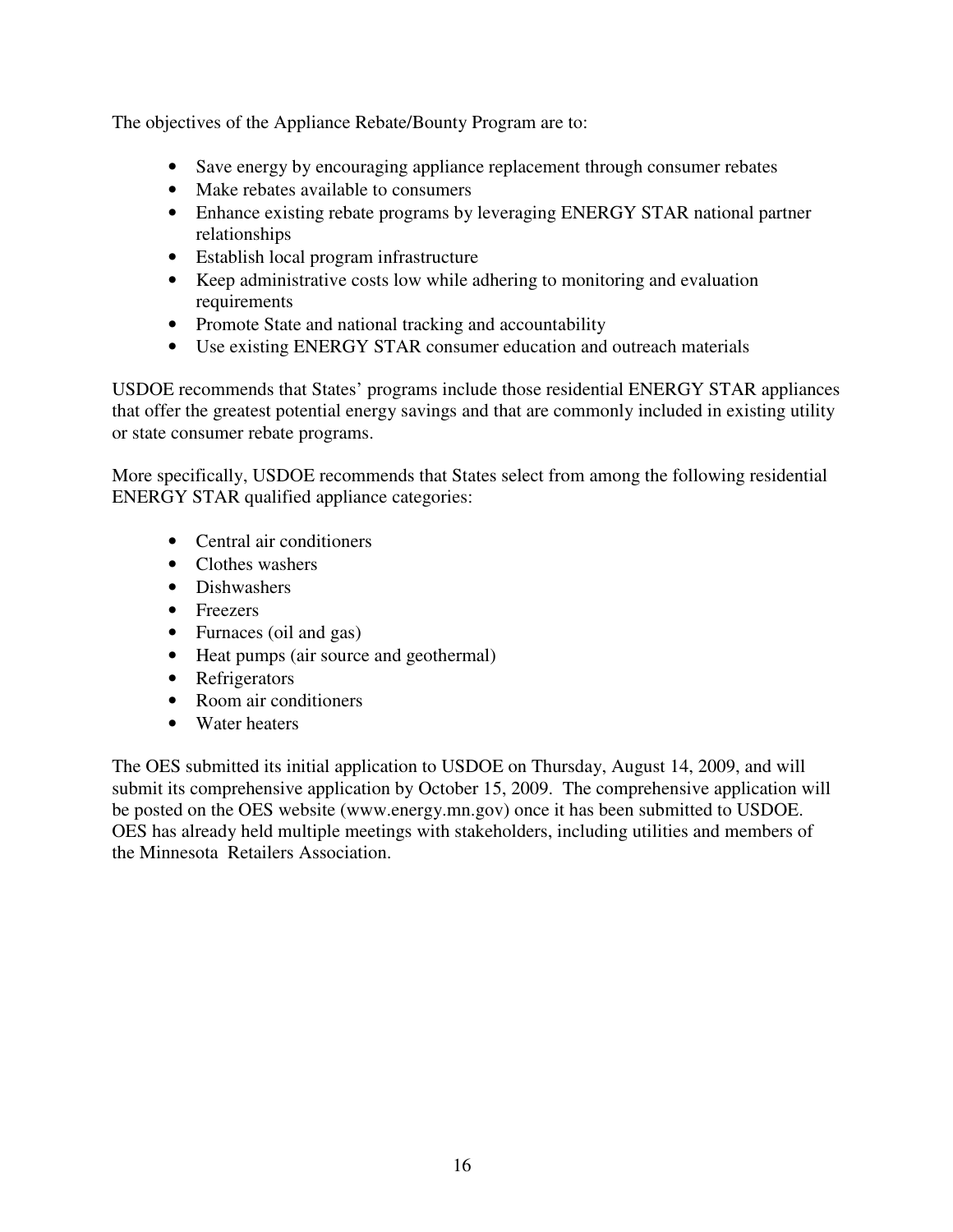## **Table 1: Short Description of ARRA Related Assistance Provide by OES Staff April 2009 – August 2009**

- ARRA funds for biomass CHP project
- EECBG opportunities, general ARRA Q&A
- Stimulus funding programs and release dates
- Use of stimulus funds for industrial EE project
- Question about how product could qualify for stimulus funding, specifically for public works lighting improvements
- EECBG funding to replace well water cooling system at shopping center
- ARRA funding for government buildings
- Funding for public buildings efficiency projects
- EECBG opportunities for small cities
- Historic church that need energy efficiency upgrades
- Funding for efficiency in hospitals and clinic buildings
- Green Building Operations Management Training please list in green job training opportunities document
- Assistance with EECBG
- EECBG Eligibility geo-source heat pump system
- Stimulus funds for Geo-source heat system
- EECBG-audit requirement and how will program be run
- EECBG-program to access to assist customers
- EECBG competitive funding for LED traffic lights throughout state
- EECBG for public school efficiency
- ARRA HUD funding for green construction projects
- Rebate funding details
- Rebate funding details
- EECBG non-formula funding activities update
- Remodel of NE YMCA building
- Funding for geo-source heating system and solar for 52,000 bldg
- ARRA for patented magnetic motor technology
- ARRA or Clean Cities funding for development of LNG heavy duty vehicle technology
- Funding for plasma energy technology that uses MSW feedstock
- ARRA or EECBG funding for solar rebates
- Funding opportunities for renewable energy integration in public schools
- Funding for more research and development of the Coleraine Lab gasifier
- Seeking funding opportunities for wind installation at a MN school district building
- Rebate funding details and upcoming RFPs
- Rebate funding details and upcoming RFPs
- Rebate funding details
- Rebate funding details and upcoming RFPs
- Funding available for efficiency at manufacturing plants
- Funding for Arcadian Communication Network demonstration
- EECBG EECS and project summaries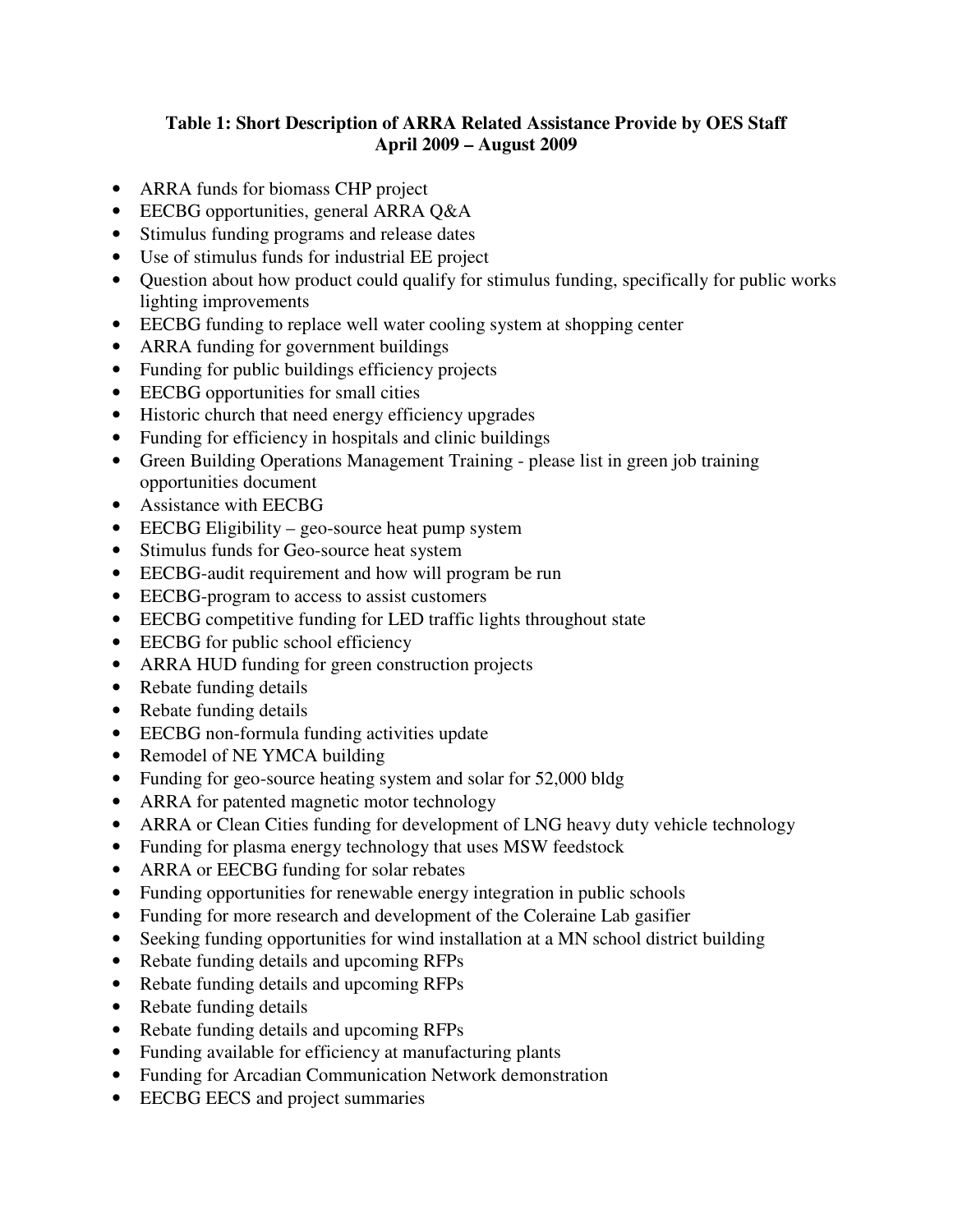- Questions about EECBG 60% completive process, who is eligible, etc.
- EECBG completive funding questions
- Helped explain EECBG EECS, reviewed draft, made suggestions.
- Availability of grants for Schools explained MN programs School could be eligible for
- Stimulus funding for city projects
- Eligibility for commercial or industrial EE improvements
- Projects they are working on that may qualify for stimulus funds
- Funds for courthouse addition, law enforcement center and GSHP
- School building upgrades -- provided more info about 25% Grant program
- Availability and eligibility for ARRA or EECBG funds for EE in public buildings- geo source heat
- ARRA or EECBG funds for city EE projects
- What will be the State's process for competitive EE projects
- Geo Source Heat System for public school
- EECBG for Manufacturing sector efficiency
- EECBG-Would a revolving loan program qualify for competitive funding
- EECBG eligible activities and planning for competitive grant applications.
- EECBG grant process
- Explained EECBG process, invited him and members to come to LMC/OES workshop follow-up questions.
- New public works building
- Stimulus funding from CH 138 for Park Rapids
- ARRA for Sustainable Community workshops
- ARRA or EECBG programs for school energy audits and implementation of EE recommendations
- Funding for renewable energy crops and other projects for driftless area in SE MN
- Grants for solar panels and wind on city library
- ARRA or EECBG funds for wind turbine at county fair
- Cook County seeking funds for wind monitoring activities
- Geothermal rebates for homes about 50 homes
- Commercial buildings energy auditor training proposal.
- Stimulus funding for roof repairs
- ARRA or EECBG funding for a revolving loan program that could work with performance contracts in public buildings
- Rebate funding details
- Rebate funding details and upcoming RFPs
- Rebate funding details
- Assistance finding census data on residential housing stock age to est EE potential
- How cities should respond to question #4 on Attachment D i.e. coordination with State.
- How counties should respond to question #4 on Attachment D i.e. coordination with State.
- Question on completion of SF 424
- Funding for efficiency in public buildings and how to register for EECBG
- EECBG Plan and projects
- EECBG Plan and projects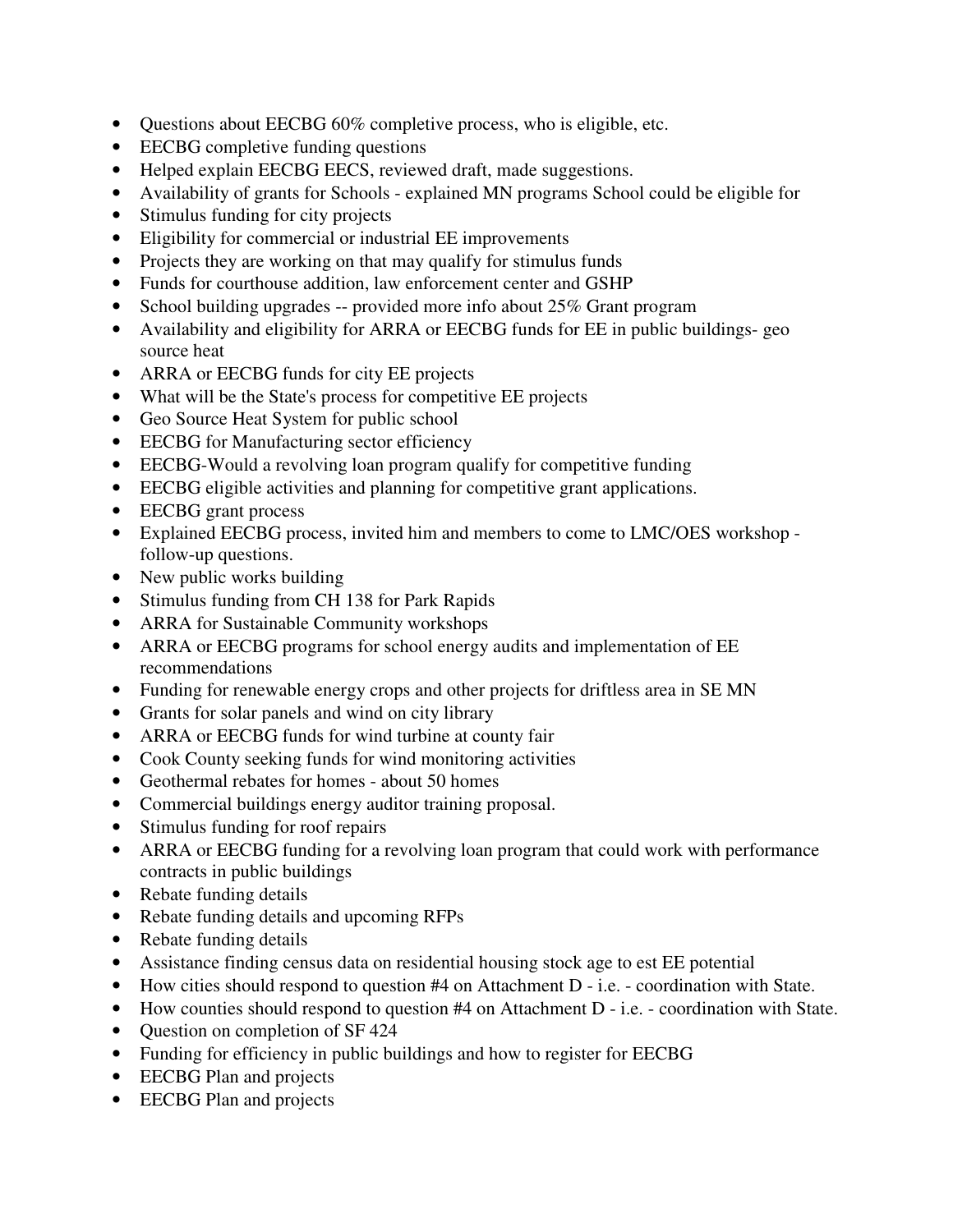- EECBP Plan and projects
- EECBP Plan and projects
- EECBG Plan and projects
- EECBG eligibility questions
- How can a foam insulation manufacturer market to MN's EECBG and Weatherization program?
- Specific question re: SF 424
- How to coordinate with State re: EECBG activities
- Process of applying for 60% EECBG funds eligible activities, how to measure energy savings, etc.
- Ditto above provided update
- EECBG formula application questions
- Helped put on workshop for formula cities to help with DOE application process 17 formula cities and 1 county attended
- Assistance on estimating energy savings for Transportation project
- Letter of support for Smart Grid Investment Grant Program proposal
- Letter of support for Energy Efficient Building America Retrofit Partnership proposal
- Letter of support for Honeywell-U-Morris Smart Grid Proposal to DOE
- Finance: opportunities to help a start up company with a new efficient well water oxidation technology that removes metals, arsenic and other contaminants
- Finance: for scale up of new vehicle technology
- Finance: funding and partnerships for developing line of Toro renewable or EE mowing vehicles
- Finance: ARRA or EECBG funds for scale up of a magnetic motor vehicle technology
- Finance: to assist with renewable energy at ethanol plant
- Funding for prototype of new vertical wind turbine technology
- Funding for methane digester for food processing and community
- Seeking feasibility study funding for a new venture to produce pipeline quality methane from biomass gasification
- Seeking funding to develop process for wood pellet manufacturing. Has patent to increase energy content of wood pellets.
- Seeking funding for emerging renewable energy business
- Seeking funding for emerging renewable energy business vertical axis wind turbines to mount on communication towers
- What agency determines Qualified Energy Conservation Bond allocations? MMB
- Seeking funding for emerging renewable energy business woodchips to natural gas
- Seeking funding for emerging renewable energy business
- Seeking funding for emerging renewable energy business
- Project eligibility for treasury grant
- Seeking funding for emerging renewable energy business
- Buy the Ainsworth OSB Plants to make biomass pellets & Advanced Grant in Lieu of Tax credit
- Assistance with Treasury & DOE funding to purchase Ainsworth OSB plants and convert them to wood pellet plants (gasification process)